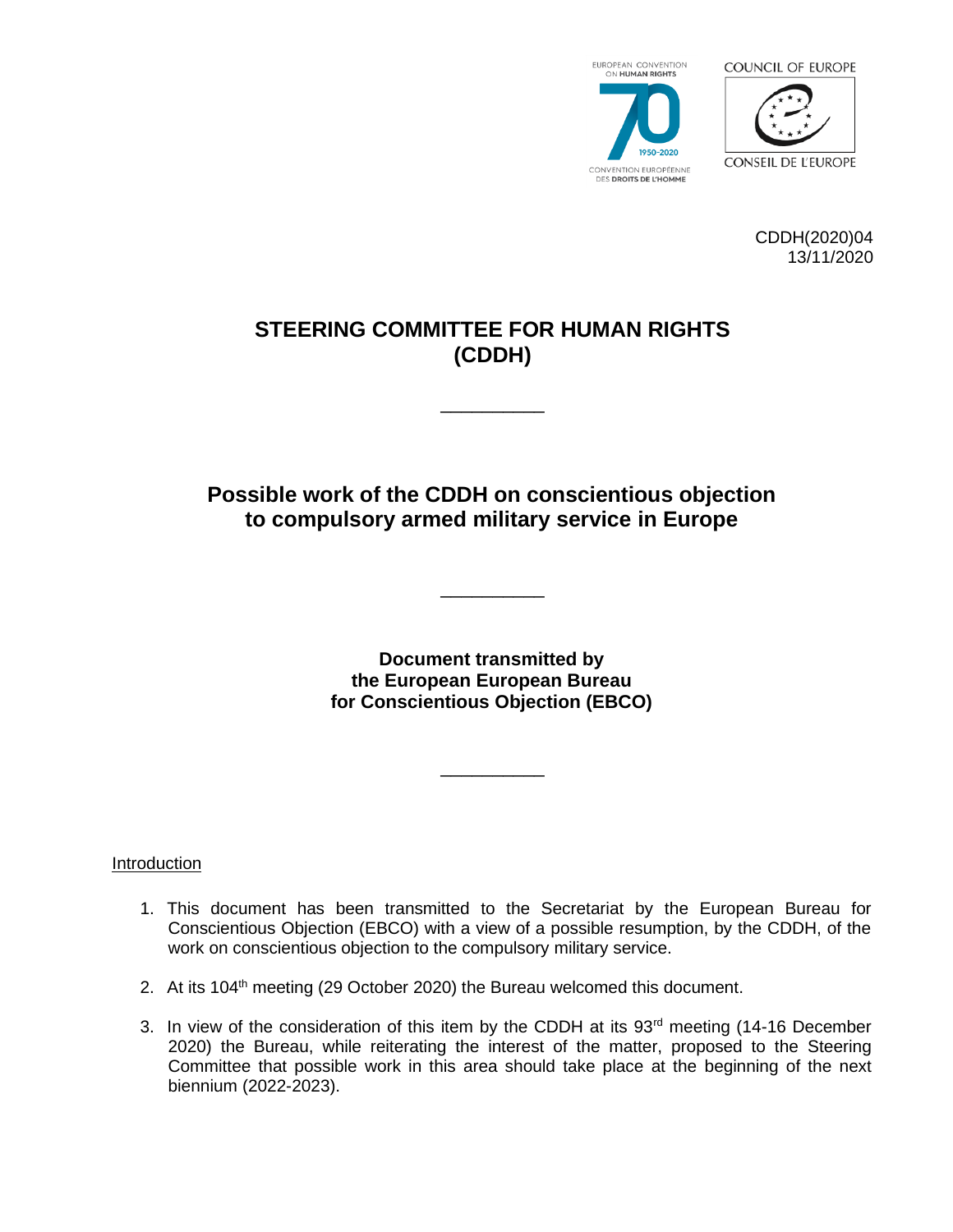# **Contents**

| II. The right to conscientious objection to military service at the international and european                                                                         |  |
|------------------------------------------------------------------------------------------------------------------------------------------------------------------------|--|
|                                                                                                                                                                        |  |
| III. The right to conscientious objection to military service at the national level13                                                                                  |  |
| C. Professional and voluntary members of the armed forces and conscientious objection18<br>D. Conscientious objectors as refugees in Council of Europe member states18 |  |
|                                                                                                                                                                        |  |
|                                                                                                                                                                        |  |
|                                                                                                                                                                        |  |
|                                                                                                                                                                        |  |

<span id="page-1-0"></span>Essential bibliography [...............................................................................................................30](#page-28-0)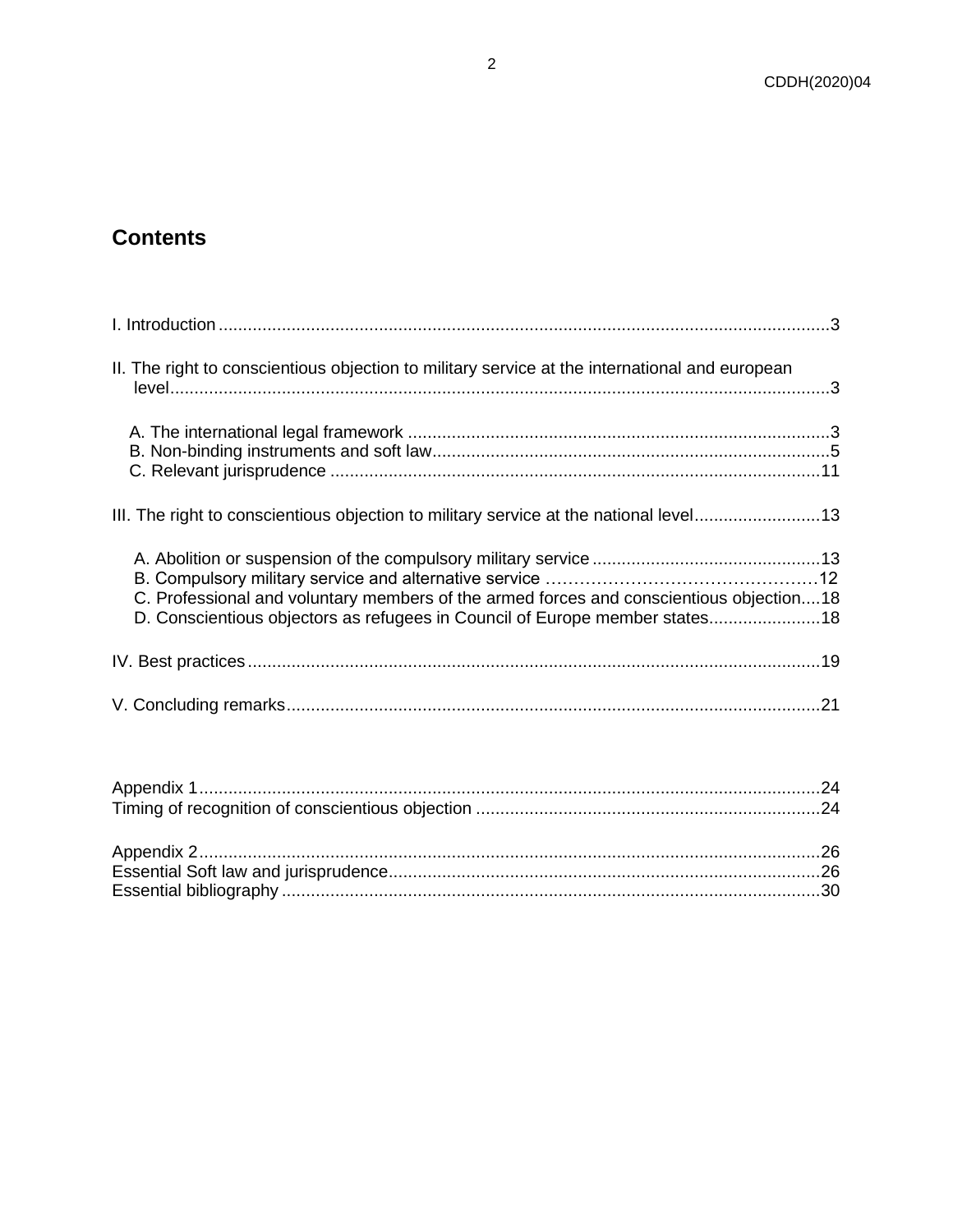# INTRODUCTION

- 1. This survey aims at providing comprehensive information regarding the recognition *de jure* and implementation *the facto* of the right to conscientious objection to compulsory armed military service in the Council of Europe member states.
- 2. The first part gives an overview on the international and regional human rights legal frameworks, soft law or nonbinding instruments and jurisprudence on the matter.
- 3. The second part gives information on countries where military service is still compulsory, countries where it has been suspended or abolished, countries where armed forces are organised in other modalities as well as information on the timing of recognition of conscientious objection. Information on the national implementation of the right to conscientious objection, including types and length of alternative service, is provided wherever available. This part covers conscientious objection of professional members of armed forces and the recognition of the status of refugee to conscientious objectors.
- 4. The third part focuses on a selection of recent best practices applied at national levels in relation to the availability of information on the status of conscientious objection and the procedure to claim it and the timing for the recognition.
- 5. The fourth part suggests some actions that could be considered at the Council of Europe level to bring the issue on the European political agenda again and propose how to collect updated data on the national implementation of the right.

# <span id="page-2-1"></span><span id="page-2-0"></span>**II. THE RIGHT TO CONSCIENTIOUS OBJECTION TO MILITARY SERVICE AT THE INTERNATIONAL AND EUROPEAN LEVEL**

# **A. THE INTERNATIONAL LEGAL FRAMEWORK**

#### *United Nations*

- 6. Conscientious objection to military service refers to an objection to such service which derives from principles and reasons of conscience, including profound convictions, arising from religious, moral, ethical, humanitarian or similar motives.<sup>1</sup>
- 7. It is based on the right to freedom of thought, conscience and religion, as recognised in the *Universal Declaration of Human Rights* (art.18) and the *International Covenant on Civil and Political Rights,* Article 18, which states: <sup>2</sup>
	- 1. Everyone shall have the right to freedom of thought, conscience and religion. This right shall include freedom to have or to adopt a religion or belief of his choice, and freedom, either individually or in community with others and in public or private, to manifest his religion or belief in worship, observance, practice and teaching.

<sup>&</sup>lt;sup>1</sup> UN Commission on Human Rights, Resolution, Conscientious objection to military service, (E/CN.4/RES/1998/77), 22<sup>nd</sup> April 1998.

<sup>&</sup>lt;sup>2</sup> All 47 Council of Europe Member states are parties of the International Covenant on Civil and Political Rights, meanwhile the First optional protocol of the International Covenant on Civil and Political Rights (related to Individual communication) is into force in all 47 Council of Europe member states except Monaco, Switzerland and United Kingdom.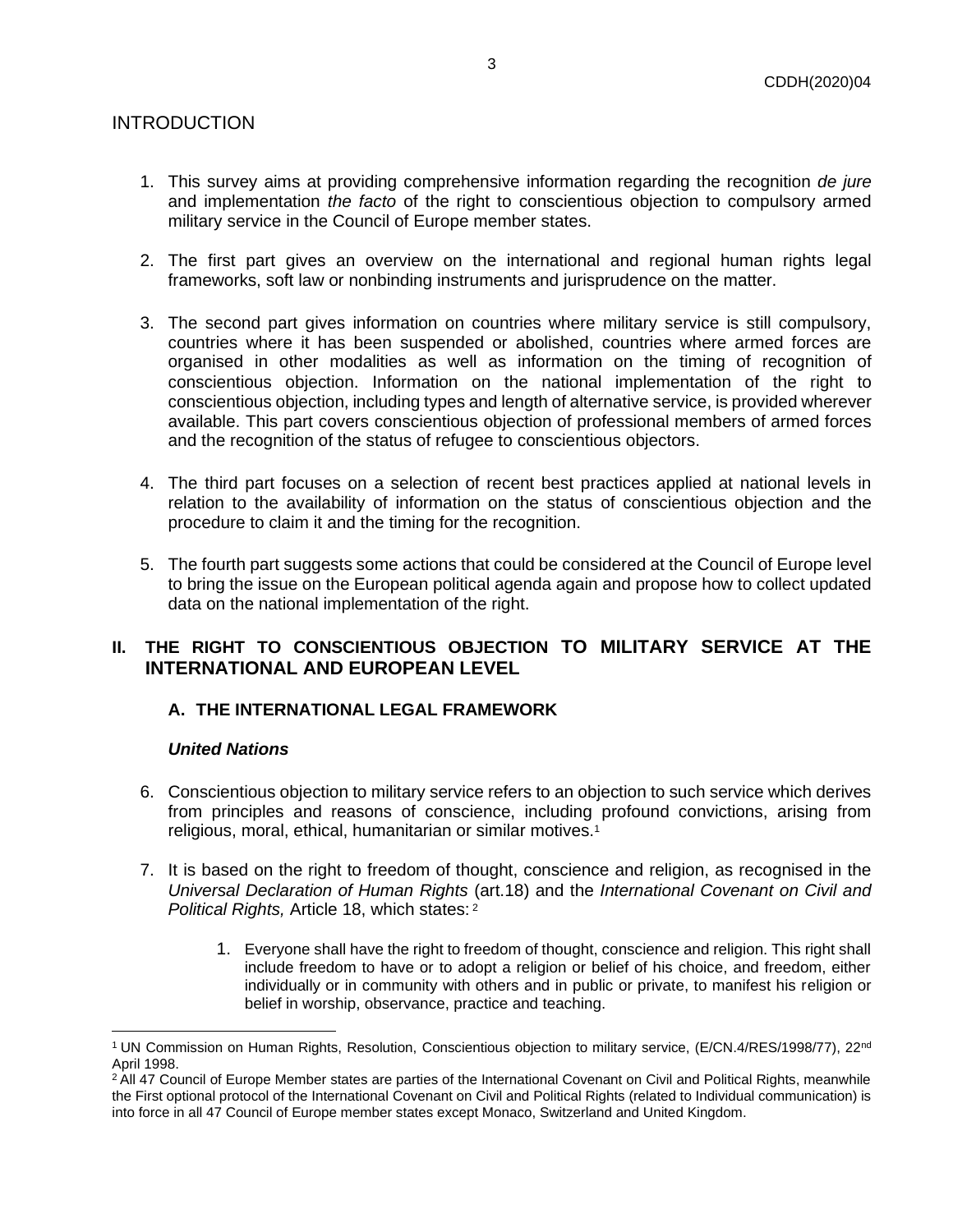- 2. No one shall be subject to coercion which would impair his freedom to have or to adopt a religion or belief of his choice.
- 3. Freedom to manifest one's religion or beliefs may be subject only to such limitations as are prescribed by law and are necessary to protect public safety, order, health, or morals or the fundamental rights and freedoms of others.
- 8. Those international instruments of the United Nations do not make direct reference to conscientious objection to military service, but the right is derived from the interpretation of the freedom of thought, conscience and religion made by the Human Rights Committee and other UN offices and bodies. Moreover, the terms "religion" and "belief" are to be broadly interpreted, since Article 18 of the Covenant protects theistic, non-theistic and atheistic beliefs, as well as the right not to profess any religion or belief, and its application is not limited to traditional religions or to religions and beliefs with institutional characteristics or practices analogous. Therefore, a State would be in violation of Article 18 of the Covenant if it recognised the right to conscientious objection only for members of registered religious organizations whose teaching prohibits the use of arms.<sup>3</sup>

#### *Council of Europe*

- 9. Article 9 on Freedom of thought, conscience and religion the *European Convention on Human Rights* also does not explicitly refer to the right to conscientious objection. However, the European Court of Human Rights considers that opposition to military service, where it is motivated by a serious and insurmountable conflict between the obligation to serve in the army and a person's conscience or his deeply and genuinely held religious or other beliefs, constitutes a conviction or belief of sufficient cogency, seriousness, cohesion and importance to attract the guarantees of Article 9.4
- 10. The *European Social Charter*, in its Article 1.2 on the right to work states that the Parties undertake to protect effectively the right of the worker to earn his living in an occupation freely entered upon. This entails the elimination of all forms of discrimination in employment and the prohibition of forced labour. The European Committee of Social Rights, in a Decision on merits,<sup>5</sup> states that the obligation to perform civilian service cannot, as such, be considered a form of forced labour and further it states that conscientious objectors who perform alternative civilian service are not workers who earn their living in an occupation freely entered upon.  $6$ However, it considers that alternative civilian service may amount to a restriction on the freedom to earn one's living in an occupation freely entered upon.<sup>7</sup>

<sup>3</sup> See Human Rights Committee, Concluding observations on the second periodic report of Kyrgyzstan CCPR/C/KGZ/CO/2, 23rd April 2014, para. 23.

<sup>4</sup> Bayatyan v. Armenia, Application no. 23459/03, Grand Chamber judgment of 7 July 2011, para. 110.

<sup>5</sup> Quaker Council for European Affairs (QCEA) against Greece, collective complain No. 8/2000, Decision on the merits of 25th April 2001.

<sup>6</sup> Ibid. para. 22.

<sup>&</sup>lt;sup>7</sup> Ibid. para. 23.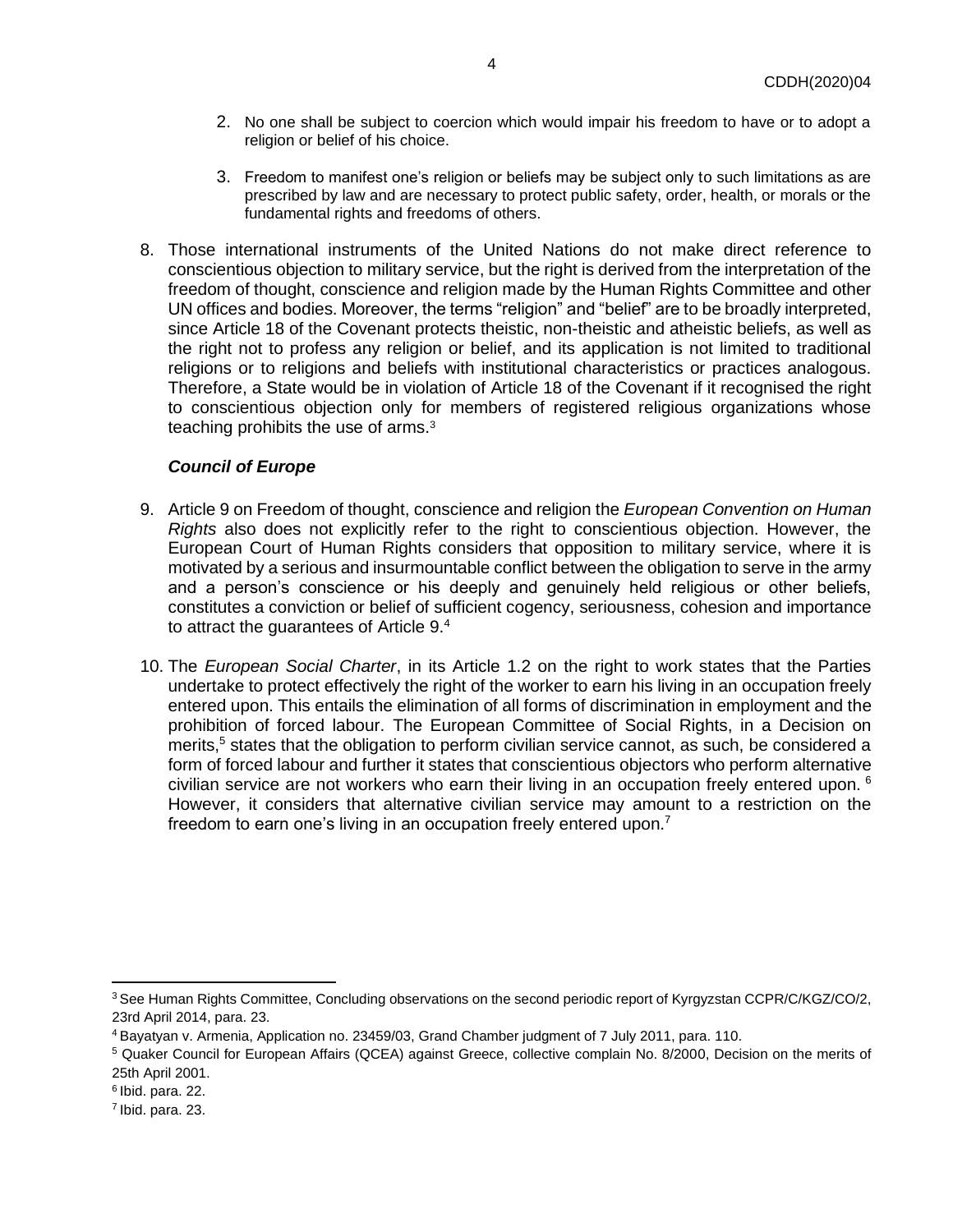## *European Union*

11. The *Charter of Fundamental Rights of the European Union* is the only regional human rights instrument that explicitly recognizes the right to conscientious objection in its Article 10 on freedom of thought, conscience and religion, in accordance with the national laws governing the exercise of this right.

## *Organisation for Security and Co-operation in Europe*

12. Human rights, the rule of law and democracy are one of the three pillars of the concept of Security and co-operation of the Organisation for Security and Co-operation in Europe (OSCE). Indeed, already in the founding document, OSCE defines "*respect for human rights and fundamental freedoms, including the freedom of thought, conscience, religion or belief*" as one of the principles guiding the relations between participating States.<sup>8</sup>

# <span id="page-4-0"></span>**B. NON-BINDING INSTRUMENTS AND SOFT LAW**

# *United Nations - The Office of the High Commissioner for Human Rights (UN OHCHR)*

- 13. In the last decades, the UN OHCHR has submitted many reports on conscientious objection to military service both to the Commission on Human Rights and to the Human Rights Council. The analytical report delivered in 2017<sup>9</sup> deals with new developments in the international legal framework, best practices and remaining challenges. The remaining challenges that concerned the UN OHCHR include, inter alia:
	- (i) Lack of recognition or implementation of the right to conscientious objection to military service and alternative service.
	- (ii) Repeated trial or punishment (ne bis in idem principle) and stigmatisation as holders of a criminal record and public disclosure of their personal information.
	- (iii) Restrictions on the right of freedom of expression for those who publicly support conscientious objectors and the implementation of the right.
	- (iv) Unjust procedures during the consideration of the application. States that do not accept claims of conscientious objection as valid without any inquiry process should establish independent and impartial decision-making bodies and there should always be a right to appeal to an independent and civilian judicial body.
	- (v) Nature of the alternative service and discriminations. States should ensure that alternative service is compatible with the reasons for conscientious objection, of a non-combatant or civilian character, in the public interest and not of a punitive character.

<sup>8</sup> Conference on Security and Co-Operation in Europe Final Act, Helsinki 1975, para. VII.

<sup>&</sup>lt;sup>9</sup> UN OHCHR, Analytical Report on Conscientious objection to military service, 1<sup>st</sup> May 2017(A/HRC/35/4).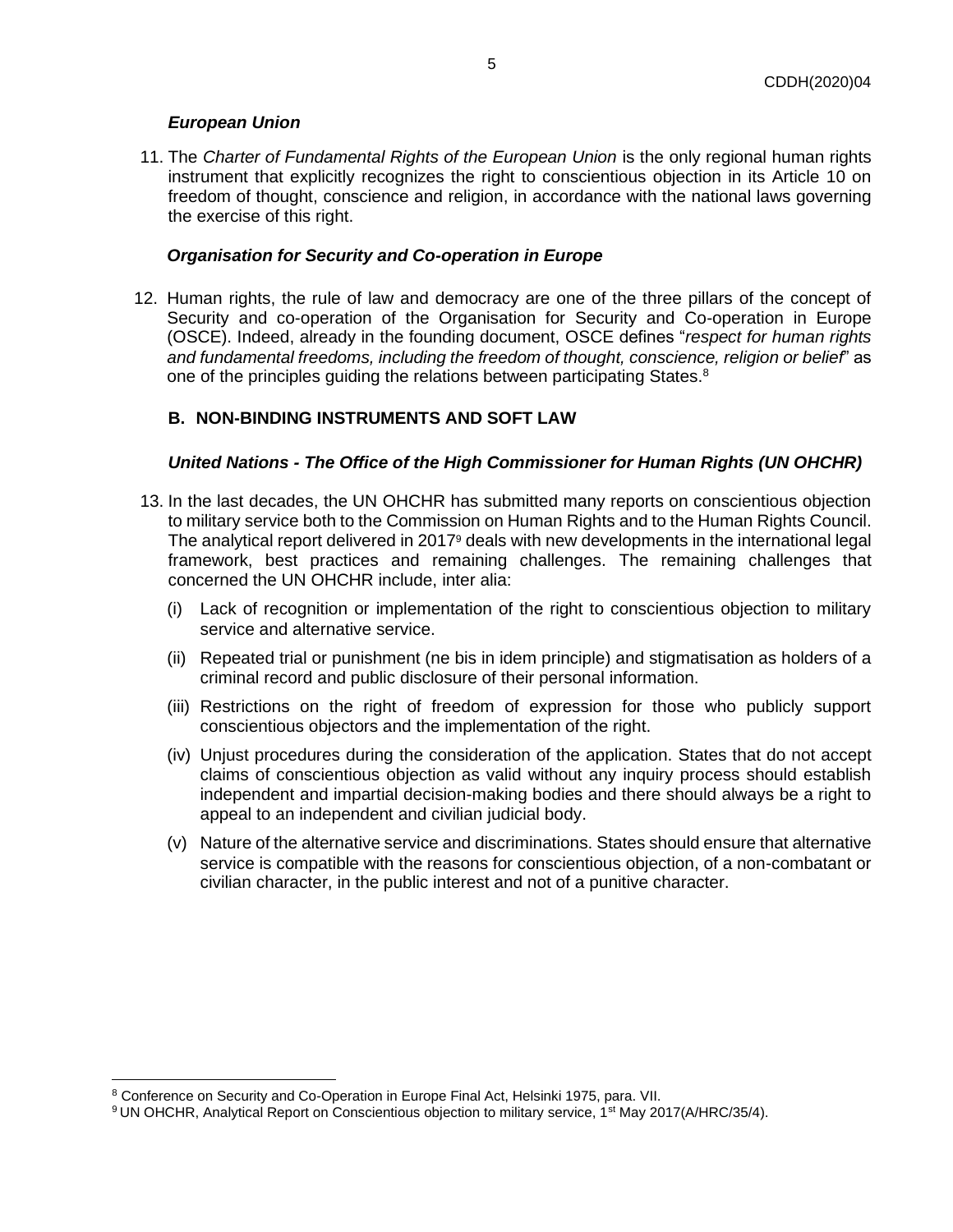- 14. In the most recent report of 2019,<sup>10</sup> the UN OHCHR focuses on approaches and challenges about application procedures for obtaining the status of conscientious objector to military service in accordance with human rights standards. Therefore, the application procedures should comply, as a minimum, with the following criteria:
	- (i) Availability of information about the right to conscientious objection and the means of acquiring objector status.
	- (ii) Cost-free access to application procedures.
	- (iii) Availability of the application procedure to all persons affected by military service also for professional members of the armed forces and for reservists.
	- (iv) Recognition of selective conscientious objection for who believe that the use of force is justified in some circumstances but not in others.
	- (v) Non-discrimination based on the grounds for conscientious objection and between groups.
	- (vi) No time limit on applications: before the commencement of military service, or at any stage during or after military service.
	- (vii) Independence and impartiality of the decision-making process.
	- (viii)Good faith determination process.
	- (ix) Timeliness of decision-making and status pending determination.
	- (x) Right to appeal after any decision on conscientious objector status.
	- (xi) Compatibility of alternative service, whether of a non-combatant or civilian character, with the reasons for conscientious objection.
	- (xii) Non-punitive conditions and duration of alternative service.
	- (xiii)Freedom of expression for conscientious objectors and those supporting them.
- 15. Moreover, in Report on Youth and Human Rights of 2018,<sup>11</sup> the right to conscientious objection to military service is listed between challenges and discrimination encountered by young people more than any other group; <sup>12</sup> because the age at which young men and women are drafted in many States is around 18 years.<sup>13</sup> Also, the report states that, regrettably, some States do not recognize or fully implement the right to conscientious objection to military service in practice.<sup>14</sup>

<sup>&</sup>lt;sup>10</sup> UN OHCHR, Approaches and challenges regarding application procedures for obtaining the status of conscientious objector to military service in accordance with human rights standards, 24th May 2019 (A/HRC/41/23).

<sup>11</sup> UN OHCHR, Report on Youth and human rights, 2th 8 June 2018, (A/HRC/39/33).

<sup>12</sup> Ibid. part. V letter D, paras. 53-56.

 $13$  Ibid. para 53.

<sup>14</sup> Ibid. para. 56.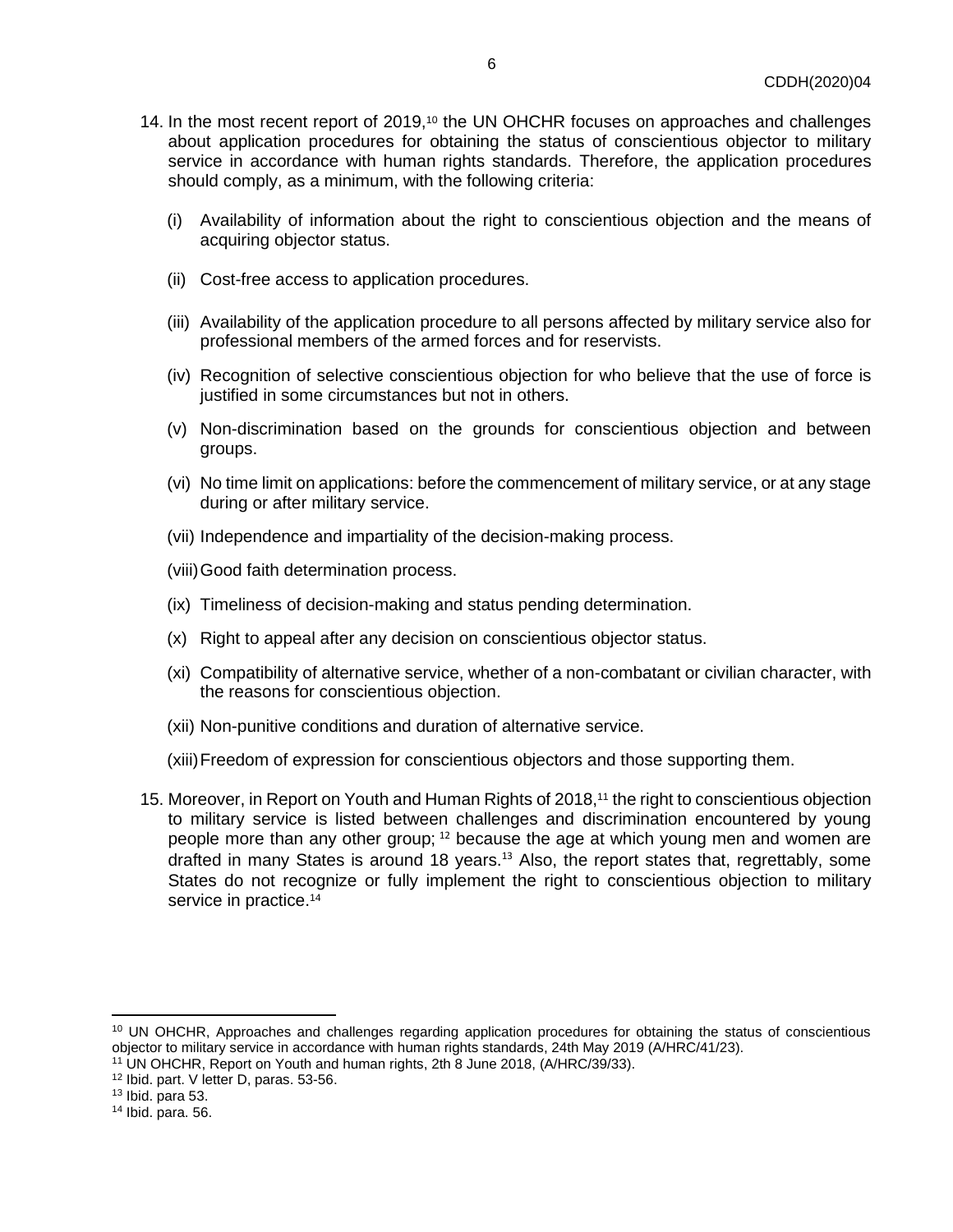# *United Nations - The Human Rights Committee<sup>15</sup>*

- 16. In its General Comment No. 22 of 1993, the Human Rights Committee gives the authoritative interpretation of the Article 18 of the ICCPR and states that right to refuse to perform military service could be derived from this provision, inasmuch as the obligation to use lethal force might seriously conflict with the freedom of conscience and the right to manifest one's religion or belief.<sup>16</sup> Moreover, the Human Rights Committee raised and is raising the issue of conscientious objection in its consideration of the reports of states party under the ICCPR. The recognition and implementation aspects that emerge in each Concluding Observations depend on the national provisions and the *de facto* situation of the state under reporting.<sup>17</sup> *United Nations - The Human Rights Council*
- 17. The Human Rights Council, and previously the Commission on Human Rights, have recognised the right of everyone to have conscientious objection to military service as a legitimate exercise of the right to freedom of thought, conscience and religion. The Human Rights Commission resolution of 1989,<sup>18</sup> addressed the UN member states as it follows:
	- (i) Appeals to States […] to enact legislation and to take measures aimed at exemption from military service on the basis of a genuinely held conscientious objection to armed service;
	- (ii) Reminds States […] to introduce various forms of alternative service which are compatible with the reasons for conscientious objection; and
	- (iii) Appeals to Member States […] to establish independent and impartial decision-making bodies with the task of determining whether a conscientious objection is valid in a specific case.
- 18. In 30 years the Human Rights Council and the Human Rights Commission have adopted by consensus 11 resolutions on the rights to conscientious objection to military service. In more recent resolutions, the Human Rights Commission and subsequently the Human Rights Council have added, inter alia, the following:
	- (i) Emphasizes that States should take the necessary measures to refrain from subjecting conscientious objectors to imprisonment and to repeated punishment for failure to perform military service;
	- (ii) Reiterates that States must not discriminate against conscientious objectors in relation to their terms or conditions of service, or any economic, social, cultural, civil or political rights; and

<sup>&</sup>lt;sup>15</sup> The Human Rights Committee produces decisions, comments, resolutions and case law based on consensus that rank highly in the interpretation of the ICCPR, even though there are not internationally binding.

<sup>16</sup> Human Rights Committee, General Comment n. 22 (48) (art. 18), 27 September of 1993 (CCPR/C/21/Rev.1/Add.4), Para 11.

<sup>17</sup> See, inter alia: Concluding observations on the fourth periodic report of Azerbaijan, 16th November 2016, (CCPR/C/AZE/CO/4), paras. 34-35; Concluding observations on the fifth periodic report of Austria, 3rd December 2015 (CCPR/C/AUT/CO/5), paras. 33-34; Concluding observations on the second periodic report of Greece, 3rd December 2015 (CCPR/C/GRC/CO/2), paras. 37-38.

<sup>&</sup>lt;sup>18</sup> Human Rights Commission, Resolution on Conscientious objection to military service, 8th March 1989 (E/CN.4/RES/1989/59)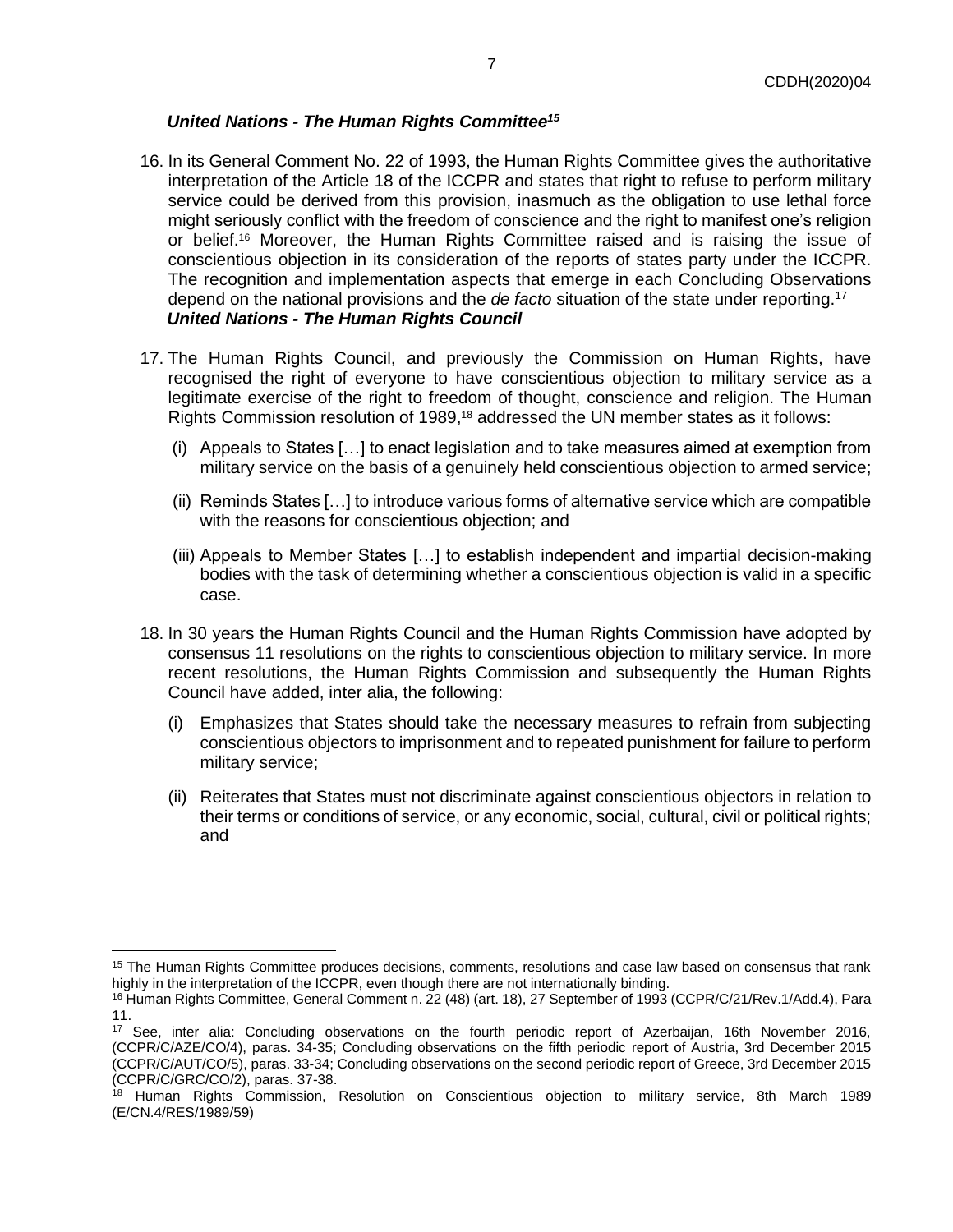- (iii) Encourages States […] to consider granting asylum to those conscientious objectors compelled to leave their country of origin because they fear persecution.
- 19. The Special Rapporteur on freedom of religious or belief has dealt with several cases of conscientious objection in individual communications and country visits since the 80s.<sup>19</sup> Indeed, already in 1992 in his annual report, the Special rapporteur established a set of criteria concerning cases of conscientious objection.<sup>20</sup> The Working Group on Arbitrary Detention considers that the detention of conscientious objectors is a *per se* violation of article 18 (1) of the ICCPR and such a detention will therefore usually lack a legal basis.  $21$  Moreover, when the Working Group determines that the deprivation of liberty of conscientious objectors to military service is arbitrary, it will require the relevant State to immediately release the individuals involved and to accord them an enforceable right to compensation and other reparations and to expunge their criminal records.
- 20. Finally, in the Universal Periodic Review, the recognition and implementation of the right to conscientious objection in line with UN Human rights standards have been object of recommendations in all cycles.<sup>22</sup>

#### *Council of Europe*

- 21. The Parliamentary Assembly (PACE) and the Committee of Ministers of the Council of Europe started to reference the conscientious objection to military service in the '60.The first document that mentioned the issue is the Resolution 337 (1967) of the PACE on the right of conscientious objection which established the following basic principles:
	- (i) Persons liable to conscription for military service who, for reasons of conscience or profound conviction arising from religious, ethical, moral, humanitarian, philosophical or similar motives, refuse to perform armed service shall enjoy a personal right to be released from the obligation to perform such service.
	- (ii) This right shall be regarded as deriving logically from the fundamental rights of the individual in democratic Rule of Law States which are guaranteed in Article 9 of the European Convention on Human Rights.<sup>23</sup>
- 22. Also, this resolution offered a list of procedural rules and gave some rules on how the alternative service must be realised. The PACE reiterated its position in the Recommendation 816 (1977) which asked to the Committee of Ministers to urge the governments of member States to bring their legislation into line with the principles adopted by the Assembly.<sup>24</sup>

<sup>&</sup>lt;sup>19</sup> The most recent references: Communication no. OL 3/2019 - Greece on Information received concerning the recently adopted law (4609/2019), which regrettably fails to recognize the status of conscientious objectors (COs) to military service in accordance with international human rights standards; Report on the Country visit to Cyprus A/HRC/22/51/Add.1 (2012), paras. 67-69 and 87.

<sup>&</sup>lt;sup>20</sup> Report submitted by Mr. Angelo Vidal d'Almeida Ribeiro. Special Rapporteur appointed in accordance with Commission on Human Rights resolution 1986/20, 10th March 1986 (E/CN.4/1992/52), para. 185.

<sup>&</sup>lt;sup>21</sup> Methods of work of the Working Group on Arbitrary Detention, 13rd July 2017 (A/HRC/36/38), para. 8.

<sup>&</sup>lt;sup>22</sup> See, inter alia: Report of the Working Group on the Universal Periodic Review, Finland, 14th July 2017 (A/HRC/36/8), para. 100.84; Report of the Working Group on the Universal Periodic Review, Greece, 8th July 2016 (A/HRC/33/7), paras. 136.15, 136-16.

<sup>&</sup>lt;sup>23</sup> Resolution 337 (1967) of the PACE on the Right of conscientious objection, para A.1 and A.2.

<sup>&</sup>lt;sup>24</sup> Recommendation 816 (1977) of the PACE on the Right of conscientious objection, para 4 letter a.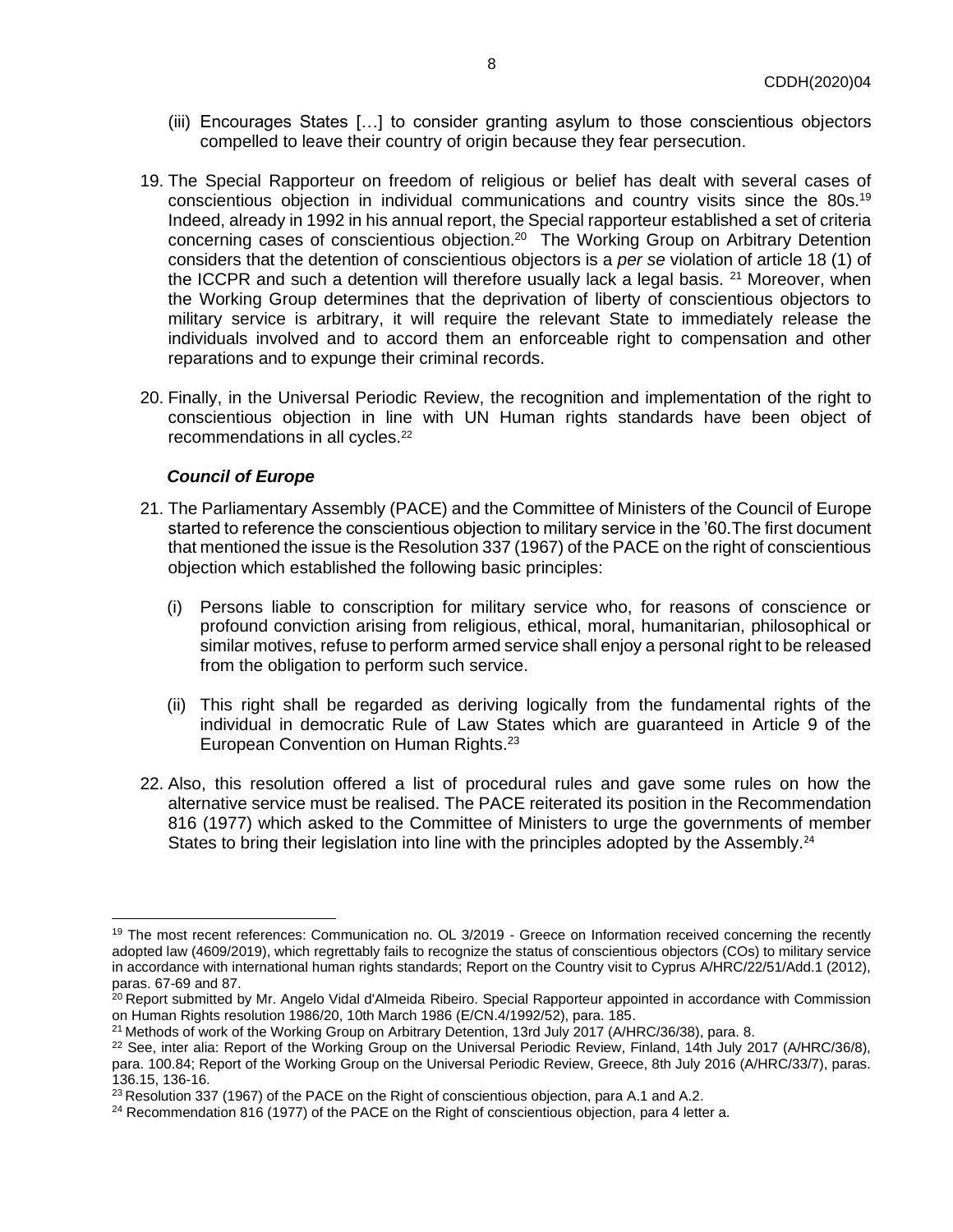- 23. Following the Parliamentary Assembly recommendations, the Committee of Ministers adopted in 1987 Recommendation R (87) 8, encouraging member states to recognise the right to conscientious objection to military service and inviting the governments of member States which had not yet done so to bring their national law and practice in line.
- 24. Moreover, after the Recommendation on the Human Rights of conscripts adopted in 1998,<sup>25</sup> the PACE in its Recommendation 1518 (2001) raised concern on the fact that the position of conscientious objectors still differs considerably from one country to another, and differences in the law unfortunately result in varying levels of protection.<sup>26</sup> Therefore, the PACE invited member States to introduce into their legislation:
	- (i) the right to be registered as a conscientious objector at any time: before, during or after conscription, or performance of military service;
	- (ii) the right for permanent members of the armed forces to apply for the granting of conscientious objector status;
	- (iii) the right for all conscripts to receive information on conscientious objector status and the means of obtaining it;
	- (iv) genuine alternative service of a clearly civilian nature, which should be neither deterrent nor punitive in character.<sup>27</sup>
- 25. In 2006, the PACE adopted the Recommendation 1742 (2006) concerning human rights of members of the armed forces. In this Recommendation, it called upon the member states to introduce into their legislation the right to be registered as a conscientious objector at any time (before, during or after military service) and the right of career servicemen to be granted such status.<sup>28</sup>
- 26. In 2010, the Committee of Ministers passed Recommendation CM/ Rec(2010)4, which recalled that members of the armed forces have the right to freedom of thought, conscience and religion. Therefore, conscripts should have the right to be granted conscientious objector status, and professional members of the armed forces should be able to leave the armed forces for reasons of conscience. <sup>29</sup>

#### *European Union*

27. Before the recognition of the right to conscientious objection in the Charter of Fundamental Rights of the European Union (Article 10.2), the European Parliament adopted two resolutions on conscientious objection. The first is the *Macciocchi Resolution* (1-646/82) of February 1983, which, iter alia, pointed out that no court or commission can penetrate the conscience of an individual and that a declaration setting out the individual's motives must therefore suffice in

<sup>&</sup>lt;sup>25</sup> Recommendation 1380 (1998) of the PACE on the Human rights of conscripts, see para. 8.

<sup>&</sup>lt;sup>26</sup> Recommendation 1518 (2001) of the PACE on the Right of conscientious objection, point 4.

<sup>27</sup> Ibid. para 5, 5.1-5.4.

<sup>&</sup>lt;sup>28</sup> Recommendation 1742 (2006) of the Parliamentary Assembly of the Council of Europe on Human rights of members of the armed forces, para 9.7.

<sup>&</sup>lt;sup>29</sup> Recommendation of the Committee of Ministers CM/ Rec (2010)4 on Human rights of members of the armed forces, letter H, paras 40-41.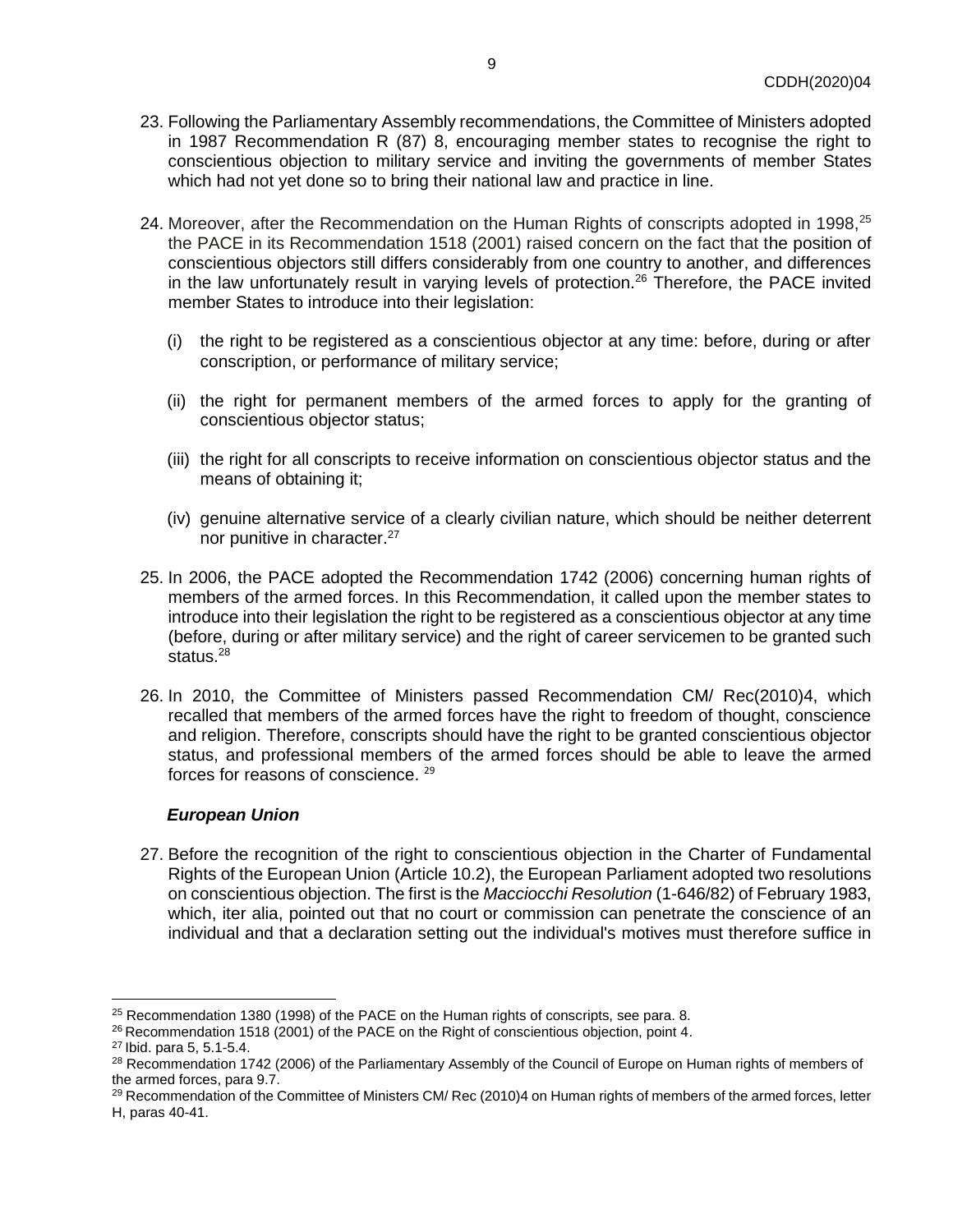the vast majority of cases to secure the status of conscientious objector.  $30$  The second one is the *Schmidbauer Resolution* (Α3-15/89) of October 1989, in which, the European Parliament, inter alia, called for the right to be granted to all conscripts at any time to refuse military service, whether armed or unarmed, on grounds of conscience, with full respect for the principles of freedom and equal treatment for all members of society.<sup>31</sup>

#### *European Youth Forum*

28. The European Youth Forum<sup>32</sup> adopted in November 2018 a comprehensive resolution on the right to conscientious objection to military service.<sup>33</sup> Starting from the consideration of the right to conscientious objection as a "youth right", the resolution seeks to draw attention to the rights' violations faced by young conscientious objectors to military service and to contribute to ending these violations by calling on all European States to review their policies to ensure they are in line with the rights covered in the resolution.

#### *Organisation for Security and Co-operation in Europe*

- 29. At the Copenhagen Conference on the Human Dimension in 1990, the participating States agreed to consider introducing various forms of alternative service, which are compatible with the reasons for conscientious objection, in principle of a non-combatant or civilian nature, in the public interest and of a non-punitive nature.<sup>34</sup> These commitments are reflected also in the Code of Conduct on politico-military aspects of security of 1994:<sup>35</sup>
	- (i) Each participating State will ensure that the recruitment or call-up of personnel for service in its military, paramilitary and security forces is consistent with its obligations and commitments in respect of human rights and fundamental freedoms.
	- (ii) The participating States will reflect in their laws or other relevant documents the rights and duties of armed forces personnel. They will consider introducing exemptions from or alternatives to military service.
- 30. More recently, the Handbook on Human Rights and Fundamental Freedoms of Armed Forces Personnel deals with conscientious objection to military service in detail and lists best practices and recommendations. <sup>36</sup>

<sup>&</sup>lt;sup>30</sup> European Parliament, Resolution on conscientious objection, (1-546/82), [known as Macciocchi Resolution], 7 February 1983, as published in the Official Journal of the European Communities C 68, 14 March 1983, paras. 2-3 (page 15).

<sup>31</sup> European Parliament, Resolution on conscientious objection, (A3-15/89), [known as Schmidbauer Resolution], 13 October 1989, as published in the Official Journal of the European Communities C 291, 20 November 1989, paras. D and G.1 (pagg. 123-124).

<sup>32</sup> European Youth Forum is the platform of the national youth councils and international non-governmental youth organisations in Europe.

<sup>33</sup> Resolution on the right to conscientious objection to military service in Europe, adopted by the European Youth Forum General Assembly, Novi Sad, Serbia, 22-24 November 2018.

<sup>&</sup>lt;sup>34</sup> Document of the Copenhagen meeting of the conference on the human dimension of the Csce,1990, para. 18.4

<sup>35</sup> Document DOC.FSC/1/95 adopted at the 91st Plenary Meeting of the Special Committee of the CSCE Forum for Security Co-operation in Budapest on 3 December 1994 (see FSC/Journal No. 94). Paras. 27-28.

<sup>36</sup> Handbook on Human Rights and Fundamental Freedoms of Armed Forces Personnel Published by the OSCE Office for Democratic Institutions and Human Rights, OSCE/ODIHR 2008.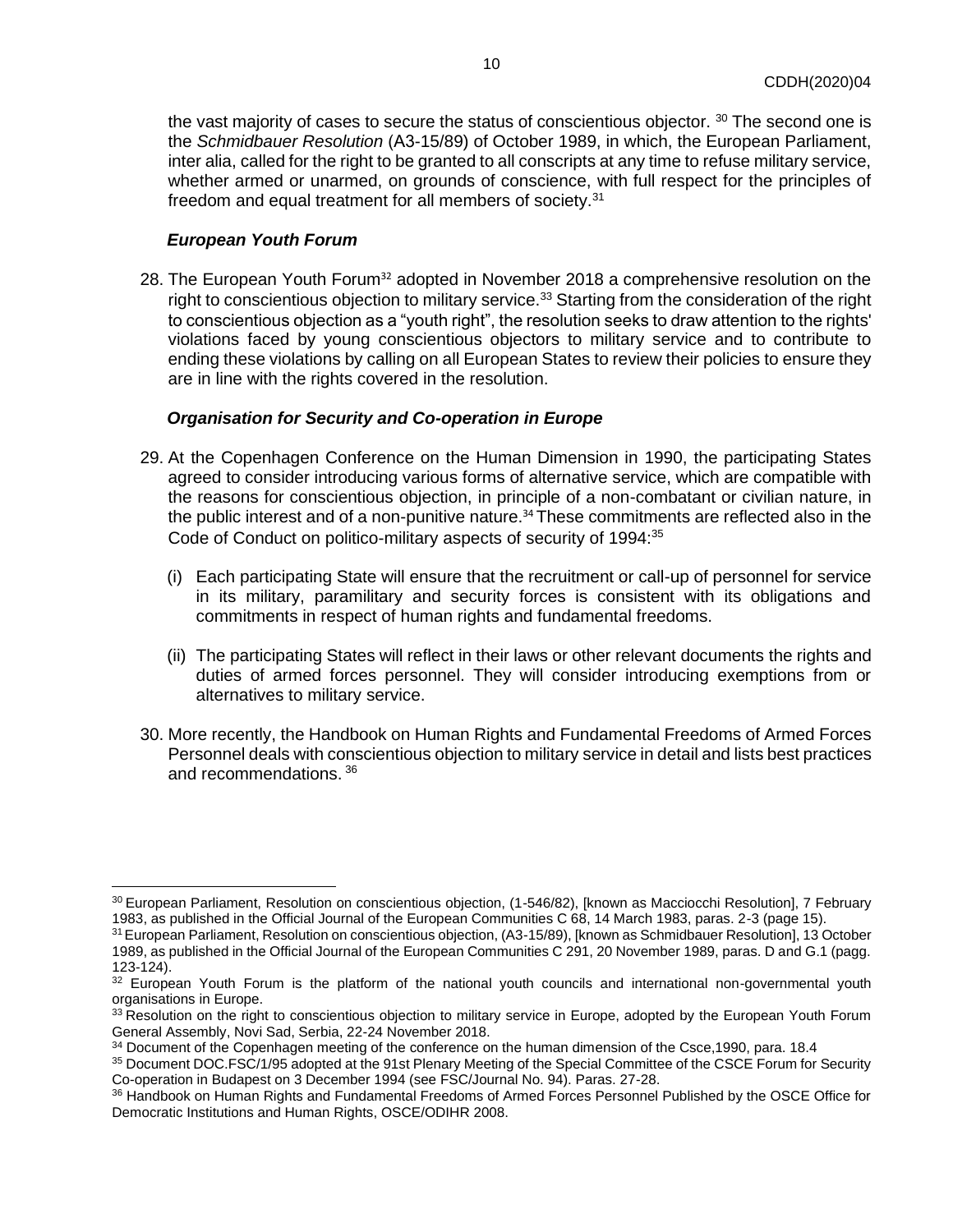# <span id="page-10-0"></span>**C. RELEVANT JURISPRUDENCE**

### *United Nations*

- 31. The UN Human Rights Committee's caselaw has shifted from characterising the right as derived from the right "to manifest" one's religious or belief (so-called *forum externum*) and thus subject to certain restrictions in Article 18.3 of the ICCPR, $37$  to viewing it as inherent in the right to freedom of thought, conscience and religion in Article 18.1 itself (so-called *forum internum*) without any restrictions.
- 32. In its earlier jurisprudence, the Working Group on Arbitrary Detention considered conscientious objection to military service to be a manifestation of one's conscience, which could be subject to limitations under Article 18.3 of the ICCPR that are prescribed by law.<sup>38</sup> However, a more progressive approach that ensures more comprehensive protection of human rights is now warranted and the Working Group takes the view that detention of a conscientious objector is a violation *per se* of Article 18.1 of the ICCPR.<sup>39</sup> Moreover, in its opinions, it has stated that repeated prosecution and incarceration of conscientious objectors should not be used to force individuals to change their beliefs.<sup>40</sup>

## *European Court of Human Rights*

- 33. The European Commission of Human Rights<sup>41</sup> had, in a series of decisions,<sup>42</sup> maintained that Article 4.3 (b) of the Convention excluded from the notion of forced labour the compulsory military and alternative service, the choice whether or not to recognise conscientious objectors remained within the competence of the Member States.
- 34. The Court examined the applicability of Article 9 of the Convention to conscientious objectors , starting in the case of Bayatyan v. Armenia.<sup>43</sup> The Grand Chamber reversed the Chamber judgement and found a violation of Article 9 of the Convention stating that it was mindful of the fact that the restrictive interpretation of Article 9 applied by the Commission was a reflection of the ideas prevailing at the material time;<sup>44</sup> but the Convention is a living instrument which must be interpreted in the light of present-day conditions.<sup>45</sup> Opposition to military service, where it is motivated by a serious and insurmountable conflict between the obligation to service in the army and a person's conscience or his deeply and genuinely held religious or other beliefs, constitutes a conviction or belief of sufficient cogency, seriousness, cohesion and importance to attract the guarantees of Article  $9<sup>46</sup>$  The case of Bayatyan v. Armenia can be seen as a milestone case, because starting from it the Court ha s changed its interpretation of the right to freedom of conscience and belief and has included the conscientious objection

<sup>&</sup>lt;sup>37</sup> Limitations as are prescribed by law and are necessary to protect public safety, order, health, or morals or the fundamental rights and freedoms of others.

<sup>38</sup> Opinion No. 16/2008, para. 36.

 $39$  See opinions No. 69/2018, paras. 19–20; No. 40/2018, para. 44; and No. 43/2017, para. 34.

<sup>40</sup> Annual report of the Working Group on Arbitrary detention, December 2001 (E/CN.4/2001/14), paras. 91–94.

<sup>41</sup> The European Commission of Human Rights ceased to exist when the Court became permanent on November 1998.

<sup>42</sup> Grandrath v. Germany (application no. 2299/64), G.Z. v. Austria (application no. 5591/72), X. v. Germany (application no. 7705/76), N. v. Sweden (application no. 10410/83), Peters v. the Netherlands (application no. 22793/93), Heudens v. Belgium (application no. 24630/94).

<sup>43</sup> Bayatyan v. Armenia [GC] , no. 23459/03, 7 July 2011.

<sup>44</sup> Ibid. para 101.

<sup>45</sup> Ibid. para 102.

<sup>46</sup> Ibid. para. 110.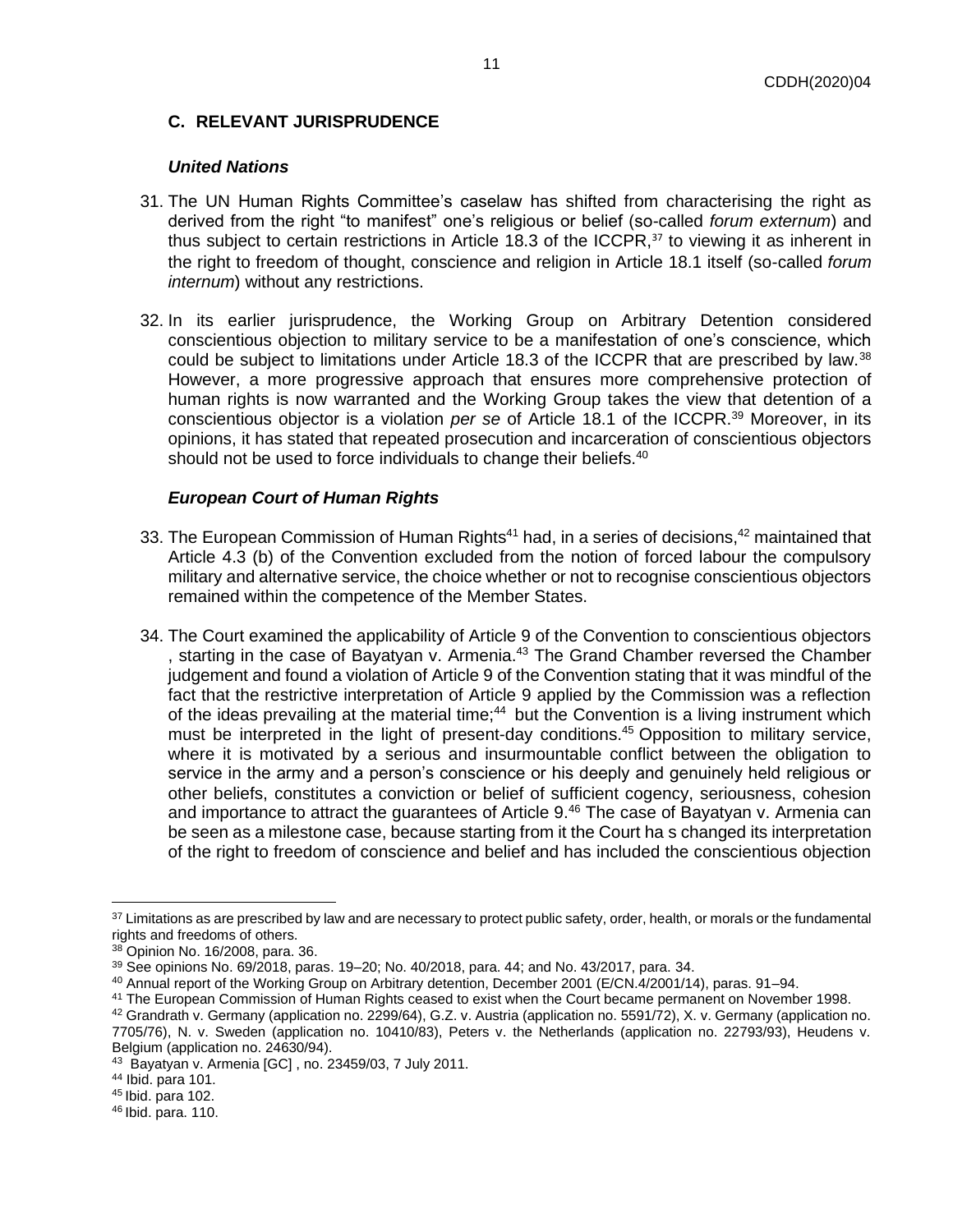between the actions protected under Article 9 in a series of cases with a strong resemblance to that case.<sup>47</sup>

- 35. Moreover, the protection of Article 9 has been extended also to cases concerning applicants who mentioned no religious but a pacifist belief and or an antimilitaristic philosophy:<sup>48</sup> and also that person has not to necessarily adhere to an actual religion or be a member of a pacifist organisation to be recognised as a conscientious objector.<sup>49</sup>
- 36. Likewise, the fact that a State provides exemption from compulsory military service and introduces an alternative civilian service is not sufficient to ensure compliance with the right to conscientious objection as secured under Article 9 of the Convention. There is, in the first place, a positive obligation on the national authorities to provide an accessible procedure for establishing whether claimers are entitled to conscientious objector status.<sup>50</sup> Secondly, the alternative service system arrangements must be suited to the requirements of the individual's conscience and beliefs in such a way as to ensure that it is a genuine alternative service of a clearly civilian nature, which should be neither deterrent nor punitive in character.
- 37. In relation to Article 3 of the European Convention on Human Rights, in the case of Ülke v. Turkey,<sup>51</sup> the Court found a violation on the prohibition of inhuman or degrading treatment of the Convention, holding in particular that the applicable legal framework (which did not recognise conscientious objection on any ground) did not provide an appropriate means of dealing with situations arising from the refusal to perform military service on account of one's beliefs. The Court stated the numerous criminal prosecutions against the applicant and the cumulative effects of the criminal convictions which resulted from them and the constant alternation between prosecutions and terms of imprisonment, together with the possibility that he would be liable to prosecution for the rest of his life, had been disproportionate to the aim of ensuring that he did his military service. Moreover, the clandestine life amounting almost to "civil death" which the applicant had been compelled to adopt was incompatible with the punishment regime of a democratic society.<sup>52</sup>
- 38. In relation to freedom of expression, in two judgements the Court found a violation of Article 10 of the Convention because the it considered that inciting to evade the military service – but not exhorting the use of violence, armed resistance or uprising - cannot in itself justify the interference with the right to freedom of expression of the applicant.<sup>53</sup>

<sup>47</sup> Bukharatyan v. Armenia (application no. 37819/03); Tsaturyan v. Armenia (application no. 37821/03), Erçep v. Turkey (application no. 43965/04); Feti Demirtaş v. Turkey (application no. 5260/07); Buldu and Others v. Turkey (application no. 14017/08).

<sup>48</sup> Savda v. Turkey (application no. 42730/05); Tarhan v. Turkey (application no. 9078/06).

<sup>49</sup> Papavasilakis v. Greece (application no. 66899/14), Judgement of 15 September 2016, paras 51-52.

<sup>50</sup> Ibid. paras. 51, 52, 54 and 60.

<sup>&</sup>lt;sup>51</sup> Ülke v. Turkey (application no[. 39437/98\)](https://hudoc.echr.coe.int/eng#{"appno":["39437/98"]}), Judgment of 24 January 2006.

<sup>52</sup> Ibid. para 62.

<sup>53</sup> Savda v. Turkey no .2 (Application no. 2458/12), Judgement of 15 November 2016, para. 26; Onaran v. Turkey (Application no. 65344/01), Judgment of 5 June 2007, para. 27.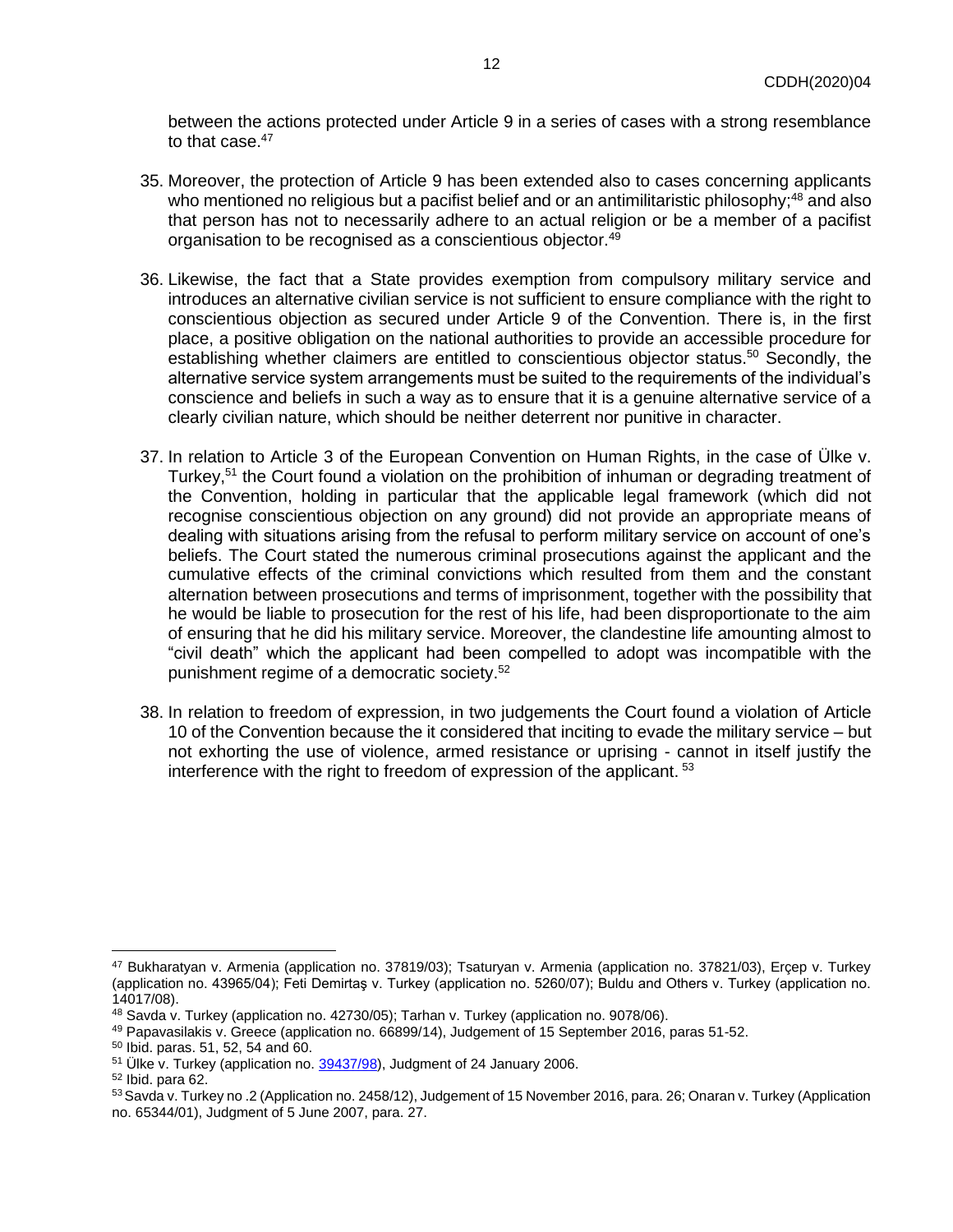# *European Social Committee*

39. The European Committee of Social Rights, in a Decision on merits,<sup>54</sup> considers that alternative civilian service may amount to a restriction on the freedom to earn one's living in an occupation freely entered upon. Therefore, alternative service comes within the scope of Article 1.2 of the European Social Charter.<sup>55</sup> In this specific collective complain against Greece, it found that the length of the alternative service to armed military service was excessive and not in conformity with the Charter. Therefore, the conditions and modalities for the performance of alternative civilian service, compared to military service, constitute a disproportionate restriction on the freedom guaranteed by Article 1.2 of the Charter. More recently, the same Article 1.2, together with Art. 26.2,<sup>56</sup> has been at the core of a pending and admitted collective complain against Ireland deals with the fact that members of the Irish Defence Forces do not have the ability to discharge from the armed forces on grounds of conscientious objection and have this reason recorded.<sup>57</sup>

# <span id="page-12-0"></span>**III. THE RIGHT TO CONSCIENTIOUS OBJECTION TO MILITARY SERVICE AT THE NATIONAL LEVEL**

# **A. ABOLITION OR SUSPENSION OF THE COMPULSORY MILITARY SERVICE**

- <span id="page-12-1"></span>40. The general trend is towards a professionalisation of the armed forces and the abolishing or suspension of the compulsory military service. Some countries have abolished compulsory military service (e.g. United Kingdom and Luxemburg) and others have suspended it (e.g. Belgium, France, Germany and Italy) in time of peace. That means that in case of abolition, new legislation would be required to reintroduce it, meanwhile in case of suspension the legislation remains on the statute books and could be rapidly reactivated in the event of war, general mobilisation or national emergency.
- 41. The vast majority of Council of Europe Member states that have abolished or suspended the compulsory military service has done it during the 2000s (17 states from 2000 to 2009); only United Kingdom (1963), Luxemburg (1969), Belgium (1995) and Netherland (1996) have done it during the decades before. Moreover, there is a third group of states that has abolished or suspended conscription during 2010s: Albania (2010), Sweden (2010), Serbia (2011), Germany (2011), Ukraine (2012) and Georgia (2016).

# **B. COMPULSORY MILITARY SERVICE AND ALTERNATIVE SERVICE**

- 42. In 17 of 47 member States of the Council of Europe conscription is still enforced: Armenia, Austria, Azerbaijan, Cyprus, Denmark, Estonia, Finland, Georgia, Greece, Lithuania, Moldova, Norway, the Russian Federation, Sweden, Switzerland, Turkey and Ukraine.
- 43. Conscription is also imposed by the *de facto* authorities in a number of territories which are not internationally recognised: Abkhazia and South Ossetia (Georgia), Nagorno-Karabakh

<sup>54</sup> Quaker Council for European Affairs (QCEA) against Greece, collective complain No. 8/2000, Decision on the merits adopted the 25th April 2001.

<sup>55</sup> Ibid. para. 23.

<sup>&</sup>lt;sup>56</sup> Art. 26.2 (The right to dignity at work) of the European Social Charter: to promote awareness, information and prevention of recurrent reprehensible or distinctly negative and offensive actions directed against individual workers in the workplace or in relation to work and to take all appropriate measures to protect workers from such conduct.

<sup>57</sup> European Organisation of military associations (EUROMIL) v. Ireland, complain no. 164/2018 of 15 May 2018.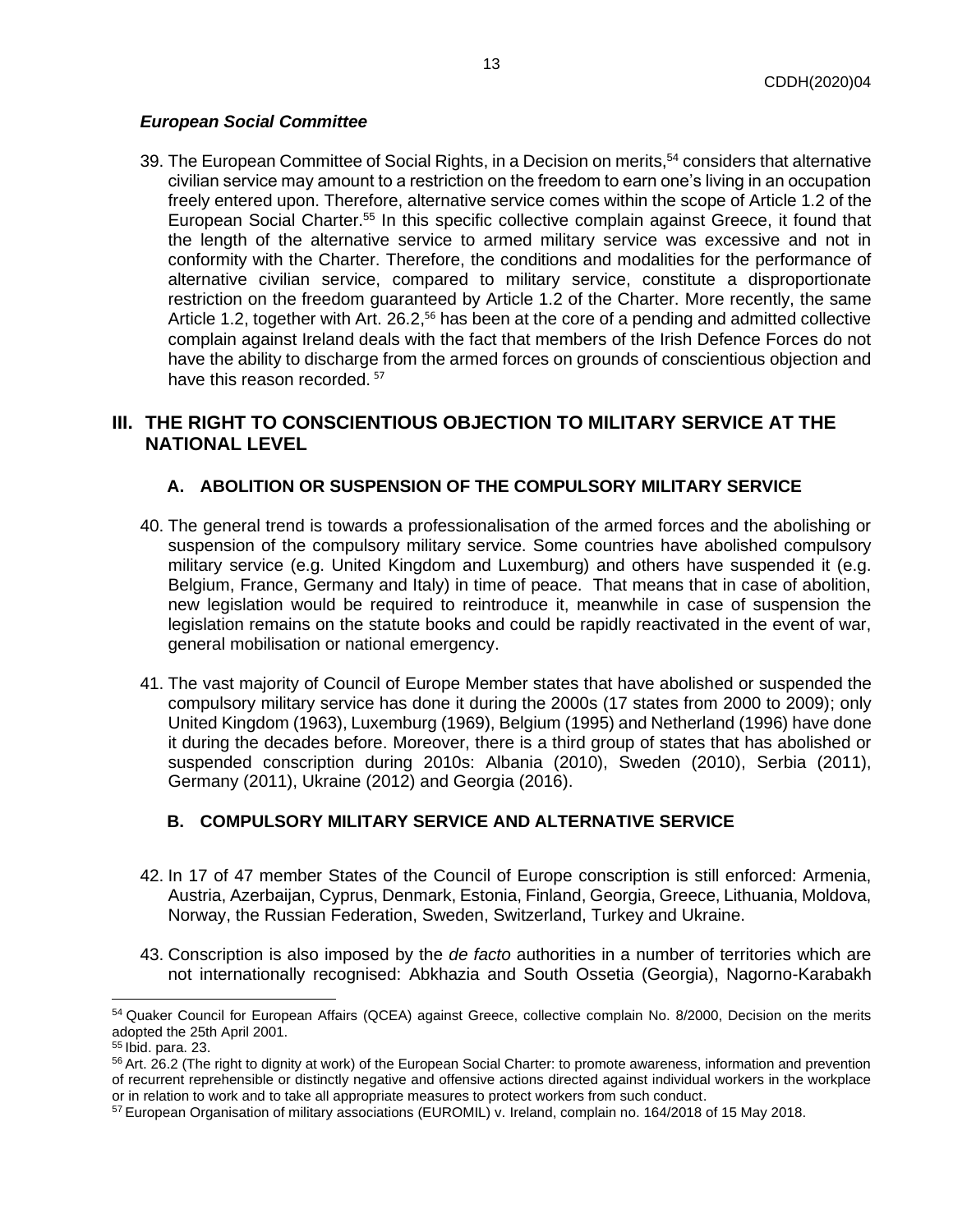(Azerbaijan), Transnistria (Moldova), the self-styled "Turkish Republic of Northern Cyprus" (Turkey), the "Autonomous Republic of Crimea"(Russian Federation) and "Peoples Republics" of Donetsk and Luhansk (Ukraine).

44. Moreover, Andorra, Liechtenstein, Monaco, and San Marino maintain a token military for ceremonial purposes only, and Iceland has never had a military, although it does maintain a paramilitary coastguard. In none of these countries has conscription ever applied.



- 45. Apart from Turkey, all Council of Europe member States have over the course of the years recognised conscientious objection to military service or at least indicated the intention of making alternative service available. The progressive recognition of conscientious objection has - more or less - followed the same timing path of the abolition of compulsory military service.
- 46. Indeed, the vast majority of Council of Europe member states (20 out of 47) has recognised the right during the '90 and only North Macedonia and Armenia have recognised it after (respectively in 2001 and 2003). Meanwhile, very few countries have recognised it in the first half of the last century: United Kingdom (1916), Denmark (1917), Sweden (1920), Netherlands (1922), Norway (1922), Finland (1931) and Germany (1949).<sup>58</sup>
- 47. The adoption of the first act or the constitutional provision does not mean that such provisions are implemented in the same year. Indeed some countries were not implemented the arrangements for years<sup>59</sup> and or the initial legislation was not in line with International and European human rights standards.
- 48. Finally, during the last ten years, the general trend towards a professionalisation of the army seems to have gone a backward. In fact, conscription into compulsory military service was reinstated, after having been abolished, namely in Ukraine (2014), Lithuania (2015)<sup>60</sup>, Georgia  $(2017)$ , Sweden  $(2018)^{61}$  while other governments have reintroduced mandatory national

<sup>58</sup> The Federal Republic of Germany recognised conscientious objection in 1949, the recognition in the German Democratic Republic dated from 1964.

<sup>&</sup>lt;sup>59</sup> E.g. Azerbaijan recognised the right in its Constitution in 1995 but an alternative civilian service is still not available.

 $60$  Some 3, 500-4,000 Lithuanian citizens of conscript age (19-26) for a period of 9 months are enlisted each year. There is also a possibility to do this service on a voluntary basis - male and female citizens of Lithuania of age 18-38 years are invited to enlist for the service on a voluntary basis. (see Lithuanian Armed forces website [www.kariuomene.kam.lt](http://www.kariuomene.kam.lt/))

 $61$  Recruitment to the Swedish Armed Forces is partly voluntary and partly conscription based. Individual motivation,

interest and will are important criteria. This new conscription is high selective and includes both women and men. In 2018,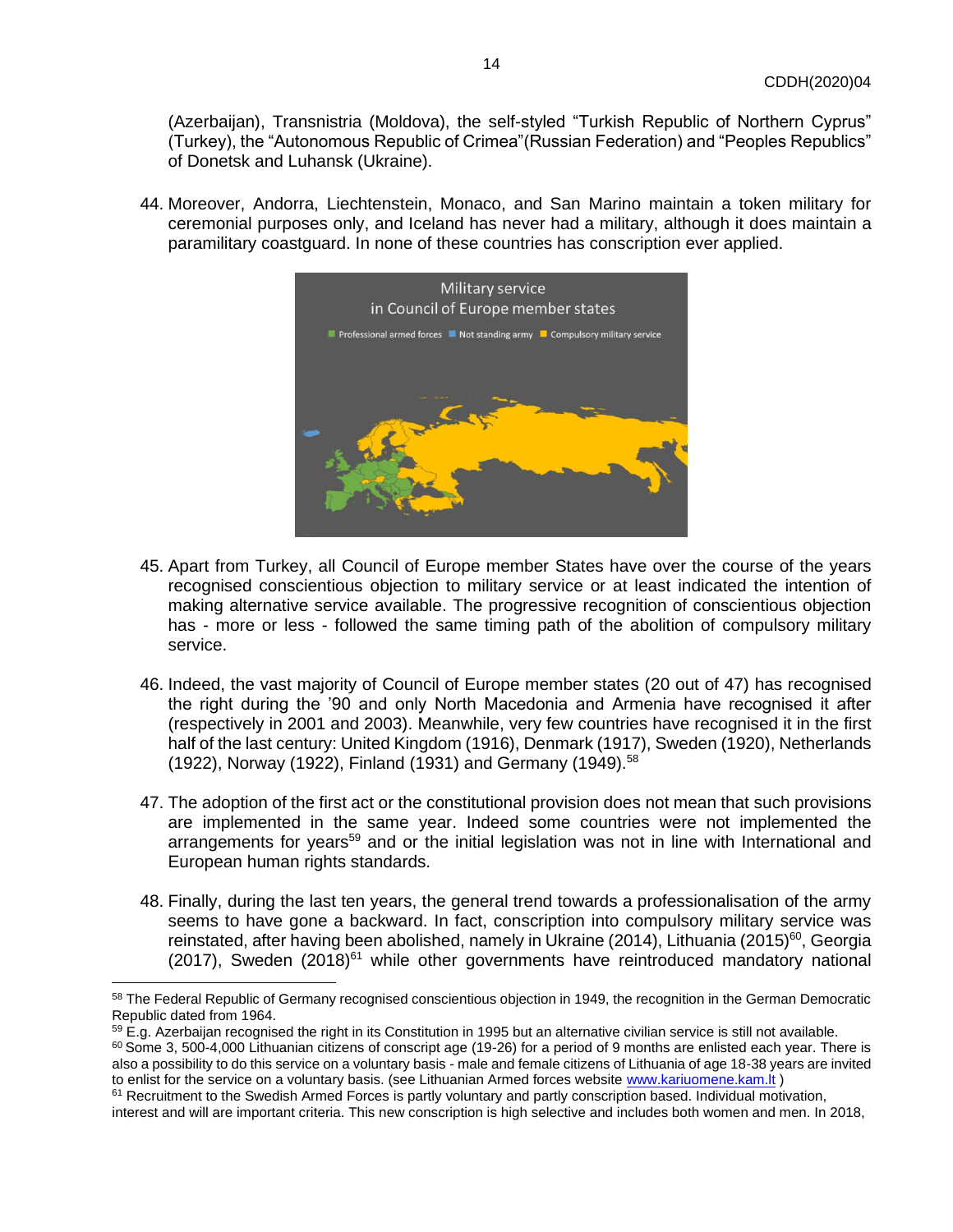service programmes into political debates or are going to test young training on military and other fields.<sup>62</sup> On the contrary, in 2018, Moldova stated that conscription will be replaced with the employment of military professionals.<sup>63</sup>

#### *Duration of military and alternative service*

49. The length of military and civilian or alternative service diverges significantly from country to country. The shortest duration of services is 4 months (Denmark), meanwhile the longer services are 24 months the military and 36 months the alternative one (Armenia).<sup>64</sup> Any duration of alternative service longer than that of military service has to be based on reasonable and objective criteria, in order to be in line with international standards.<sup>65</sup> However, it has been considered significantly longer when it is one and half or 18 months longer than the military service.<sup>66</sup>

| <b>CoE Member states</b><br>(Alphabetic order) | <b>Military service</b> | <b>Alternative service</b>           | <b>Ratio to military service</b><br>duration |
|------------------------------------------------|-------------------------|--------------------------------------|----------------------------------------------|
| <b>Armenia</b>                                 | 24 months               | 36 months                            | 1.5                                          |
| <b>Austria</b>                                 | 6 months                | 9 months                             | 1.5                                          |
| Azerbaijan                                     | 18 months               | Alternative service is not available |                                              |
| <b>Cyprus</b>                                  | 14 months               | 19 months                            | 1.4                                          |
| <b>Denmark</b>                                 | 4 months                | 4 months                             | 1                                            |
| <b>Estonia</b>                                 | 8 months                | 8 months                             | 1                                            |
| <b>Finland</b>                                 | 5.5 - 11.6 months       | 11.6 months                          | $1 - 2.1$                                    |

[ABazhbiB?refresh\\_ce=1\)](http://www.ilsole24ore.com/art/arriva-mini-naja-sei-mesi-caserma-e-12-crediti-formativi-l-universita-ABazhbiB?refresh_ce=1), French Universal national Service in 2019 ( see

it has regarded very small numbers: 4.000 coscripts selected from about 100.000 male and women that turn 18 that year (see [www.government.se/articles/2017/03/re-activation-of-enrolment-and-the-conscription/](http://www.government.se/articles/2017/03/re-activation-of-enrolment-and-the-conscription/) ).

<sup>62</sup> E.g. Croatia in 2017 (see [www.vecernji.hr/vijesti/od-2019-uvodi-se-obvezni-light-vojni-rok-do-30-dana-1145838\)](http://www.vecernji.hr/vijesti/od-2019-uvodi-se-obvezni-light-vojni-rok-do-30-dana-1145838), Italy in 2019 (se[e www.ilsole24ore.com/art/arriva-mini-naja-sei-mesi-caserma-e-12-crediti-formativi-l-universita-](http://www.ilsole24ore.com/art/arriva-mini-naja-sei-mesi-caserma-e-12-crediti-formativi-l-universita-ABazhbiB?refresh_ce=1)

[www.theguardian.com/world/2019/jun/19/rollout-of-compulsory-civic-service-for-young-people-in-france-sparks-criticisms](http://www.theguardian.com/world/2019/jun/19/rollout-of-compulsory-civic-service-for-young-people-in-france-sparks-criticisms) ) 63 Moldova's annual information exchange on the implementation of the OSCE Code of Conduct on Politico-Military Aspects of Security, May 2019, section 3.1.

<sup>&</sup>lt;sup>64</sup> The figures quoted is for the normal basic military service in the army, before any adjustments to reflect rank, educational qualifications and other criteria. Source of the figures: European Bureau for Conscientious Objection (EBCO), Annual report conscientious objection in Europe 2019, February 2020, p. 31, except for figures about Sweden (source: Central Intelligence Agency (CIA) The World Factbook); Lithuania (source: The Constitutional Court of The Republic Of Lithuania, ruling of 4 July 2017, no. kt9-n7/2017 on case no 10/2016).

<sup>&</sup>lt;sup>65</sup> UN OHCHR, Approaches and challenges regarding application procedures for obtaining the status of conscientious objector to military service in accordance with human rights standards, May 2019 (A/HRC/41/23), paras. 57-58. <sup>66</sup> European Committee of Social Rights case law on Article 1.2 of the European Social Charter.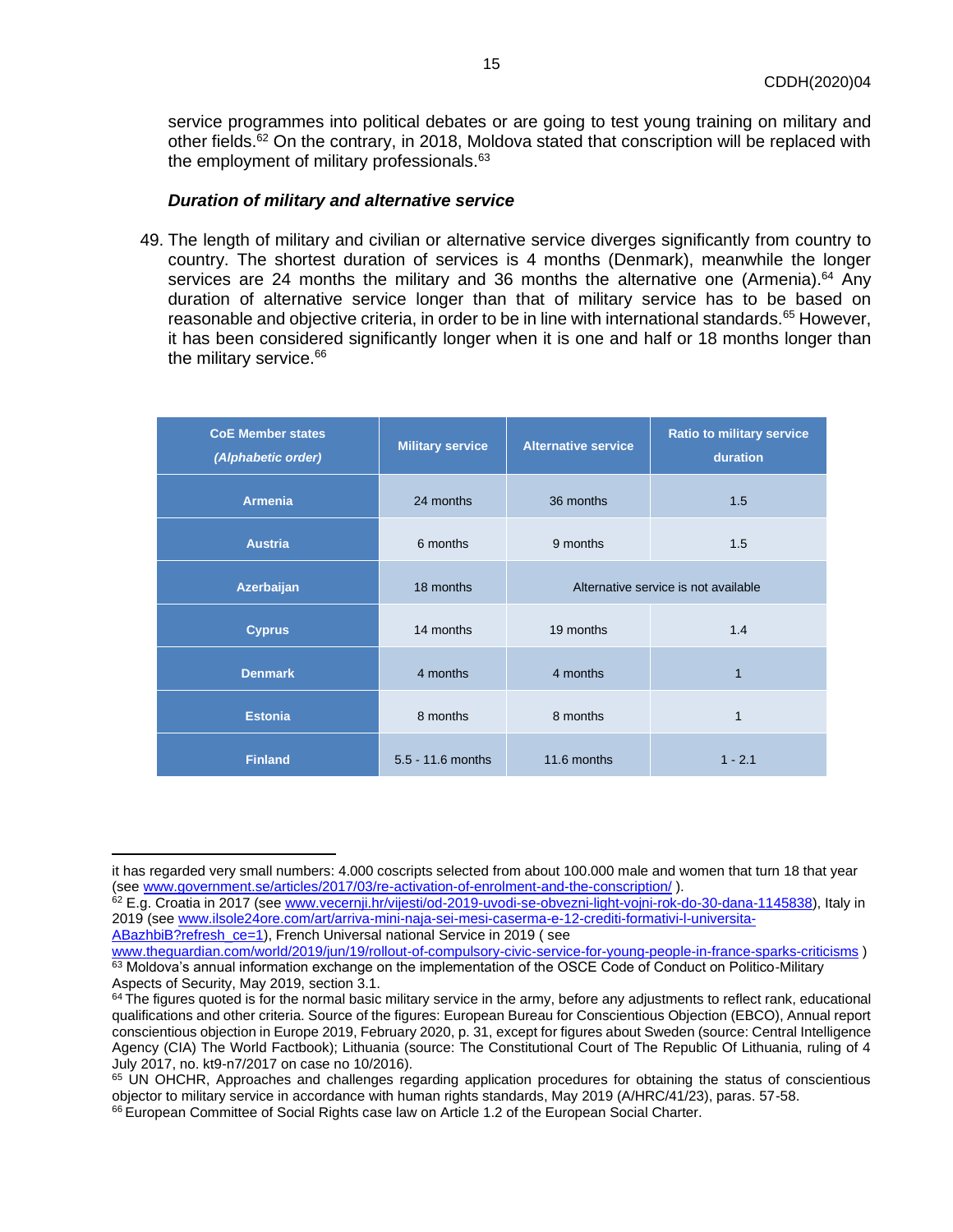| Georgia                    | 12 months   | 24 months                            | $\overline{2}$ |
|----------------------------|-------------|--------------------------------------|----------------|
| <b>Greece</b>              | 9 months    | 15 months                            | 1.7            |
| <b>Lithuania</b>           | 9 months    | 10 months                            | 1.1            |
| <b>Norway</b>              | 12 months   | Alternative service is not required  |                |
| <b>Republic of Moldova</b> | 12 months   | 12 months                            | $\mathbf{1}$   |
| <b>Russian Federation</b>  | 12 months   | 18 months                            | 1.5            |
| <b>Sweden</b>              | 9-12 months | No information available             |                |
| <b>Switzerland</b>         | 260 days    | 390 days                             | 1.5            |
| <b>Turkey</b>              | 12 months   | Alternative service is not available |                |
| <b>Ukraine</b>             | 12 months   | 18 months                            | 1.5            |

50. In Norway, conscientious objectors do not have to perform a civil service since 2012; on the contrary in Azerbaijan and Turkey alternative service does not result to be available. Finally, in the new Swedish military system there is the possibility to apply for a weapon free status, but it is not clear if it is possible to perform an alternative service.<sup>67</sup>

# *Alternative service: type and other aspects*

- 51. Even if there are no updated comparative studies, in general the alternative service is performed in the public sector and the kind of activities depends on the office where the conscientious objector is assigned, such as hospitals, social services, fire brigades.<sup>68</sup> Also, in few countries there is an additional possibility to perform a military not-armed service related to various auxiliary tasks e.g. cooking, cleaning and maintenance of vehicles.<sup>69</sup> Moreover, in Austria there is another type of alternative service that is a voluntary year service with nongovernmental non-for-profit organisations, to be perform abroad or in Austria itself.
- 52. The alternative service can be performed in the territory of residence of the conscientious objector or in another region,<sup>70</sup> or the person can be obliged to perform it away from his or her residence.<sup>71</sup>

<sup>67</sup> European Bureau for Conscientious Objection (EBCO), Annual report conscientious objection in Europe 2019, February 2020, p. 18

<sup>68</sup> E.g. Greece, Russian Federation and Finland.

<sup>&</sup>lt;sup>69</sup> E.g. in Armenia, Cyprus, Georgia.

<sup>70</sup> E.g. Russian Federation.

<sup>71</sup> E.g. Greece.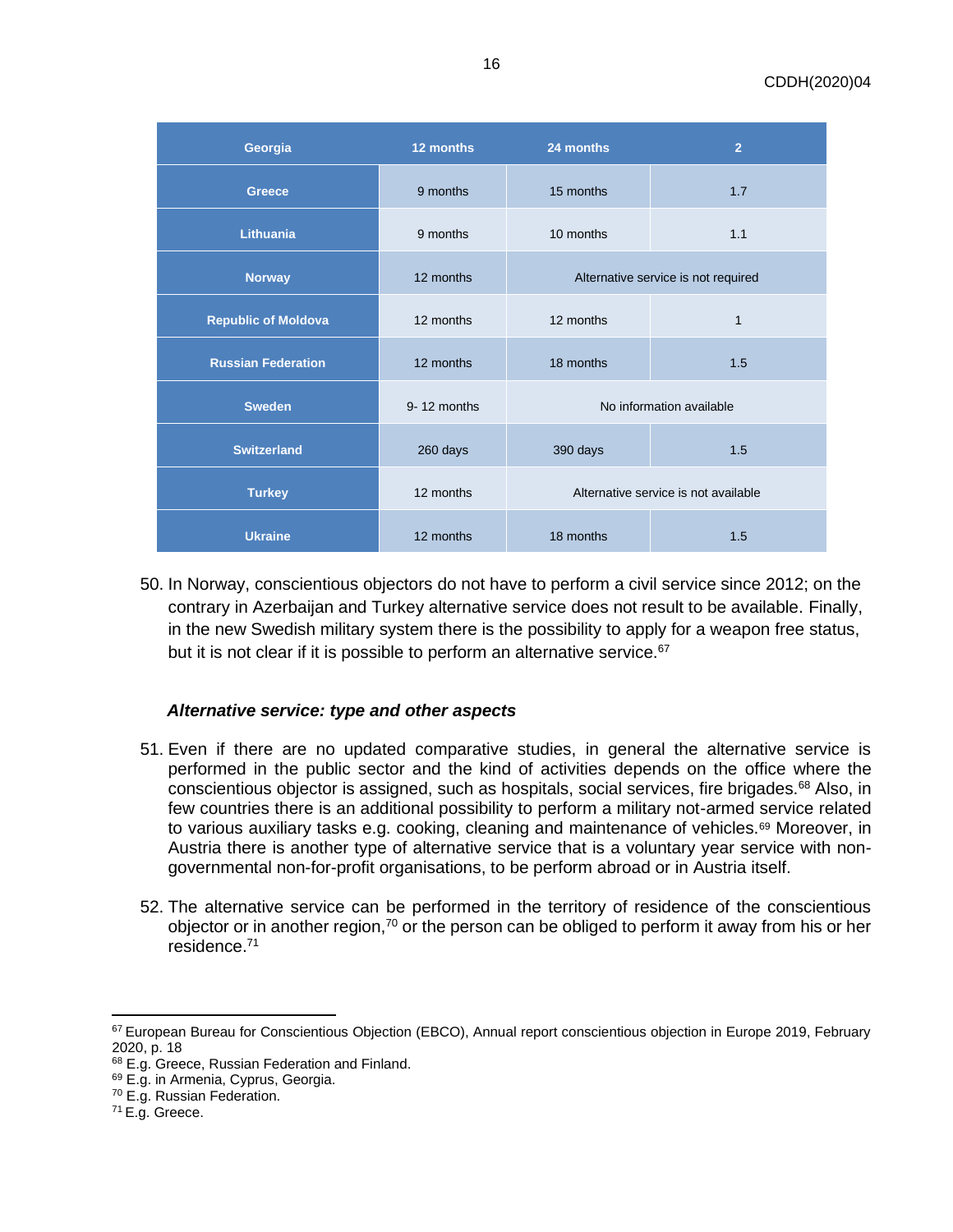- 53. In relation to the civilian character of the alternative service, this aspect leaves room for ambiguity and there is not always a completely separation from the military sector. Therefore, the authority that organised and supervised the alternative service could be related to the Ministry of Defence<sup>72</sup> or under civilian Ministries.<sup>73</sup>
- 54. Except for the figures about duration and other scattered and not official information, there is a lack of availability of official and updated figures on the status of conscientious objector in Council of Europe official languages and there is not any recent comparative study specific on the specific matter<sup>74</sup>. As a consequence, it is not possible to reproduce comparable figures such as the yearly number of applications, ground of the requests (religious, moral, etc), the percentage of acceptation, sector where alternative service is performed and so on. Therefore, a generic figure that can give a little help could be the number of conscripts for year 2018, even if this figure is not available for all countries.<sup>75</sup>

| <b>CoE Member state</b><br>(Alphabetic order) | <b>Total strength</b><br>of armed forces | <b>Number of conscripts</b> |  |
|-----------------------------------------------|------------------------------------------|-----------------------------|--|
| Armenia                                       | 44.800                                   | 18.950                      |  |
| Austria                                       | no figures available                     |                             |  |
| Azerbaijan                                    | no figures available                     |                             |  |
| Cyprus                                        | 12.000                                   | 10.700                      |  |
| <b>Denmark</b>                                | no figures available                     |                             |  |
| Estonia                                       | 6.600                                    | 3.300                       |  |
| Finland                                       | 21.500                                   | 12.950                      |  |
| Georgia                                       | 20.650                                   | 4.350                       |  |
| Greece                                        | 142.350                                  | 49.250                      |  |
| Lithuania                                     | no figures available                     |                             |  |
| Norway                                        | 23.250                                   | 7.200                       |  |
| <b>Republic of Moldova</b>                    | 5.150                                    | 2.200                       |  |
| <b>Russian Federation</b>                     | no figures available                     |                             |  |
| Sweden                                        | 29.750                                   | 4.000                       |  |

<sup>72</sup> E.g. Cyprus, Greece, Lithuania.

 $73$  E.g. in Austria, alternative service is under the Ministry of Interior and voluntary services depend on the Social Ministry. <sup>74</sup> The most recent comparative study is: The right to Conscientious Objection in Europe: A Review of the Current Situation, Quaker Council for European Affairs, 2005. Moreover, in December 2012, the Steering Committee For Human Rights of the Council of Europe (CDDH) published a compilation of member states answers on the Questionnaire on the implementation of Committee of Ministers' Recommendation CM/Rec(2010)4 on human rights of members of the armed forces (CDDH(2012)016 Final). In this questionnaire there are questions also about the compulsory military service (no. C1), the type of alternative service (H2.1) and the conscientious objection for conscripts and professional members (no. H1-H5). <sup>75</sup> Source of the figures: European Bureau for Conscientious Objection (EBCO), Annual report conscientious objection in Europe 2019, February 2020, pg. 26-27 as published by the International Institute for Strategic Studies in "The Military Balance 2019".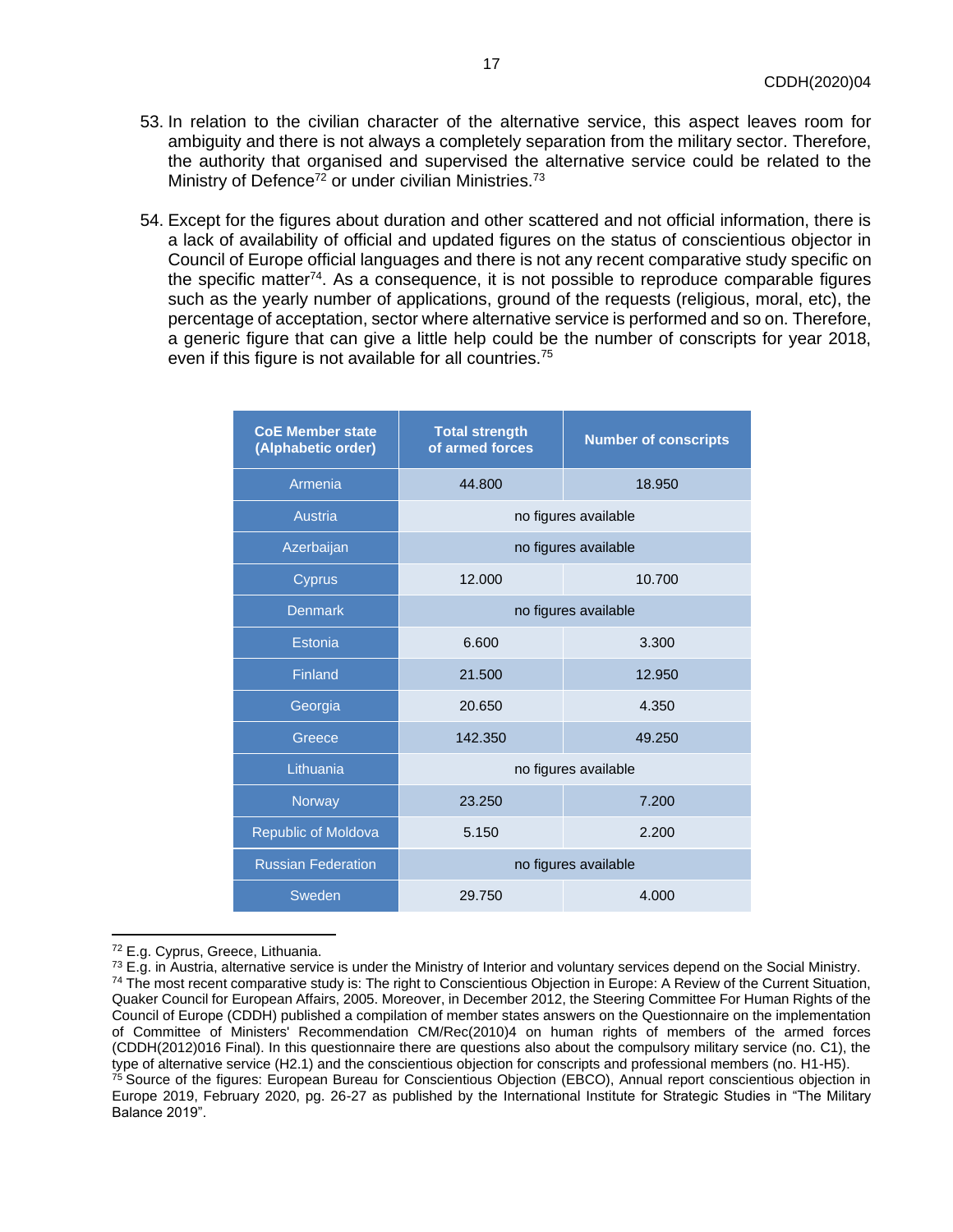| <b>CoE Member state</b><br>(Alphabetic order) | <b>Total strength</b><br>of armed forces | <b>Number of conscripts</b> |
|-----------------------------------------------|------------------------------------------|-----------------------------|
| Switzerland                                   | 21.450                                   | 18.500                      |
| <b>Turkey</b>                                 | no figures available                     |                             |
| <b>Ukraine</b>                                | no figures available                     |                             |

# <span id="page-17-0"></span>**C. PROFESSIONAL AND VOLUNTARY MEMBERS OF THE ARMED FORCES AND CONSCIENTIOUS OBJECTION**

- 55. The recognition of the status of conscientious objection to professional members of the armed forces is an issue that deserve attention. Indeed, the UN OHCHR, PACE and CM and other international bodies have already been concerned about it and recommended the recognition.<sup>76</sup> Currently, only a limited number of Council of Europe member States explicitly recognise the status of conscientious objectors to professional members of the armed forces;<sup>77</sup> even if many member states underlines that professional members have a contract and, therefore, there is the possibility to discharge or leaving for any reasons.<sup>78</sup>
- 56. In this context, a collective complain is under the evaluation of the ESC and it is related to the fact that members of the Irish Defence Forces do not have the ability to discharge from the armed forces on grounds of conscientious objection and have this reason recorded.<sup>79</sup>
- 57. Finally, in September 2019 the administrative court of Halle/Saale (Germany)<sup>80</sup> ruled in a case that the army had been overstating the repayments legally due to a professional soldier that developed conscientious objection.<sup>81</sup>

# <span id="page-17-1"></span>**D. CONSCIENTIOUS OBJECTORS AS REFUGEES IN COUNCIL OF EUROPE MEMBER STATES**

58. Pursuant to Article 14 of the UN Universal Declaration of Human Rights, everyone has the right to seek and to enjoy asylum from persecution. The UN Human Rights Council and, previously, the UN Commission on Human Rights, encouraged States to consider granting asylum to those conscientious objectors to military service who have a well-founded fear of persecution in their country of origin owing to their refusal to perform military service when there is no provision, or no adequate provision. In 2013, United Nation High Commissioner for

 $76$  See UN OHCHR, ibid., A/HRC/41/23, 2019, paras. 22-25 and section IV Conclusions and recommendations criterion c); PACE Recommendation 1742 (2006) para 9.7, Recommendation of the CM Rec (2010)4 on Human rights of members of the armed forces, letter H, paras 40-41.

<sup>77</sup> UN OHCHR, ibid., A/HRC/41/23, 2019, based on the submission by the European Organisation of Military Associations. See also - OSCE/ODIHR, Handbook on Human Rights and Fundamental Freedoms of Armed Forces Personnel, 2008, pp. 83-84;

<sup>&</sup>lt;sup>78</sup> Steering Committee for Human Rights of the Council of Europe (CDDH), Compilation of member states answers on the Questionnaire on the implementation of Committee of Ministers' Recommendation CM/Rec (2010)4 (CDDH(2012)016 Final), questions H1-H5.

<sup>&</sup>lt;sup>79</sup> European Organisation of military associations (EUROMIL) v. Ireland, complain no. 164/2018 of 15 May 2018.

<sup>80</sup> Verwaltungsgericht Halle/Saale: Judgement 5 A 621/17 HA of 24 September 2019.

<sup>81</sup> European Bureau for Conscientious Objection (EBCO), Annual Report Conscientious objection in Europe 2019, February 2020, p. 15.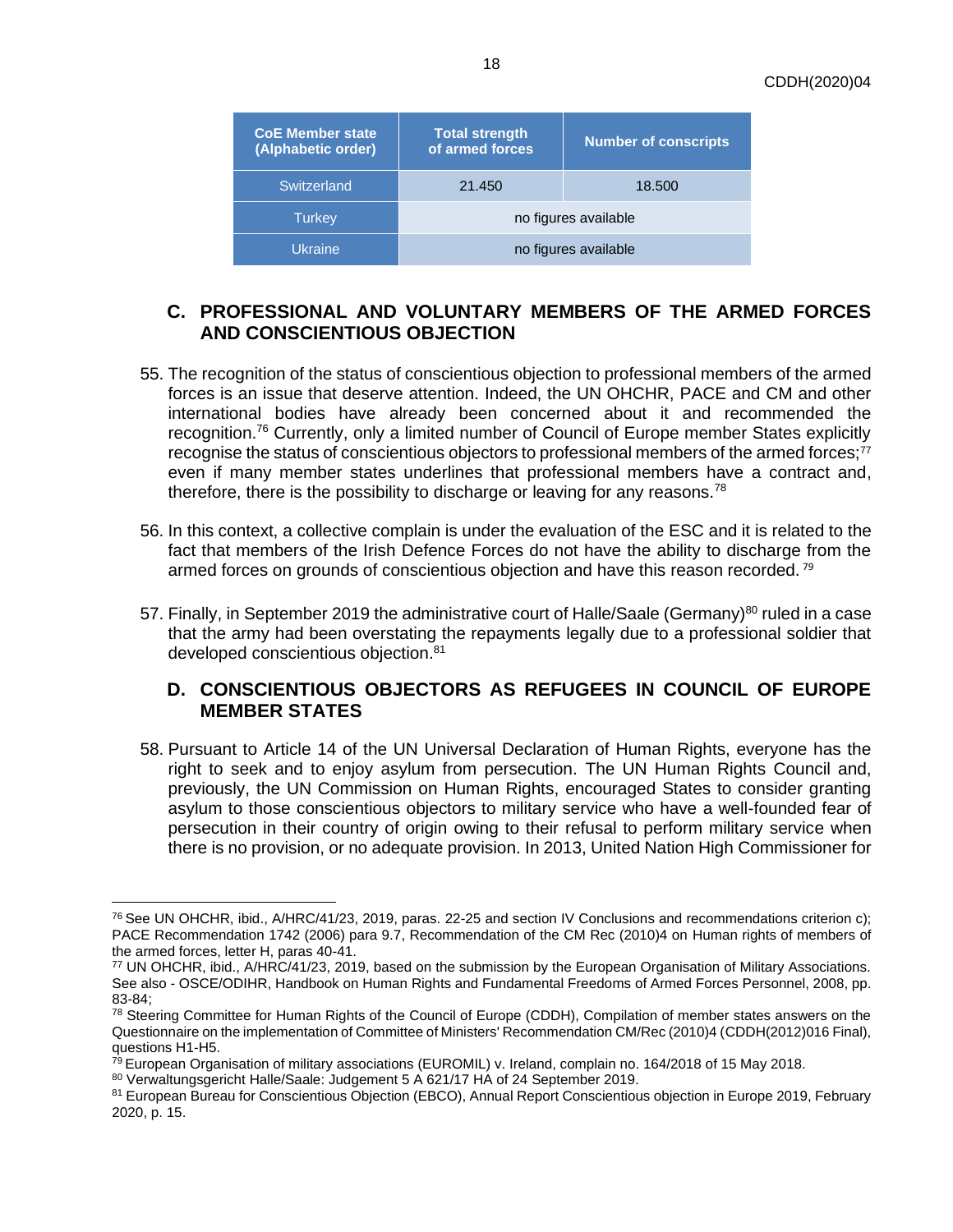Refugees (UNHCR) provide a new legal interpretive guidance.<sup>82</sup> The UNHCR outlines five common types of claims for asylum, *inter alia*, objection to state military service for reasons of conscience when the national law does not adequately provide for conscientious objectors and when conditions of the state military service are so harsh as to amount to persecution e.g. it involves forms of slavery.

59. Indeed, in Europe, there is a growing number of asylum-seeking cases on grounds of conscientious objection from lodged by nationals of Syria, Ukraine, Eritrea, Turkey and Azerbaijan. Switzerland granted asylum to a Syrian citizen of Kurdish ethnicity who fled the country because of the threat by the secret service Idarat al-Amn as-Siyasi and he neither wanted to continue working as a spy nor to enter military service.<sup>83</sup> Italy, has at last 4 cases of recognition of asylum and subsidiary protection from different territorial courts since 2016 in connection with Ukraine.<sup>84</sup> A huge number of young Eritrean men fled the country to avoid the indefinite conscription into national/military service that amount to enslavement.<sup>85</sup>Therefore, many European countries have to deal with an increase of claims from young Eritrean men avoiding national service.<sup>86</sup>

## <span id="page-18-0"></span>**IV. BEST PRACTICES**

- 60. Many states that have suspended compulsory military service contemplate the possibility of **resorting to conscription in wartime** while preserving the right to conscientious objection in peacetime.<sup>87</sup> As best practice, the Slovak Republic states that its Act on alternative service at the time of war recognise the possibility to every person that may be subject to conscription to deny the emergency military service for religious reasons or reasons of conscience.<sup>88</sup>
- 61. *The recognition of the status of conscientious objector without an examination, inquiry or interview* is based on the assumption that no a court and no committee can examine a person's conscience,<sup>89</sup> and therefore a declaration setting out the individual's motives should suffice in order to obtain the status of conscientious objector. In certain States, such as Austria, Norway and Switzerland (and in Germany before the abolition of conscription), applications for status of conscientious objection to military service are accepted without examination or interview.

<sup>82</sup> UNHCR, Guidelines on International Protection No. 10: Claims to refugee status related to Military Service within the context of Article 1A (2) of the 1951 Convention and/or the 1967 Protocol relating to the Status of refugees, 3 December 2013 (HCR/GIP/13/10). These Guidelines replace the UNHCR's Position on Certain types of draft evasion (1991).

<sup>83</sup> Switzerland – Federal Administrative Court, 18. February 2015, D-5553/2013, available at [www.asylumlawdatabase.eu/en\)](http://www.asylumlawdatabase.eu/en).

<sup>84</sup> Civil Court of Bologna, Decision No. (classified) of the 14th October 2016 and Decision No. (classified) of the 26th May 2017, Civil Court of Napoli, Decision No. (Classified) of June 2016 (all three available a[t www.meltingpot.org\)](http://www.meltingpot.org/), Civil Court of Rome, Decision No. 11044/2018 of 21 August 2018, available a[t www.asylumlawdatabase.eu/en.](http://www.asylumlawdatabase.eu/en)

<sup>85</sup> Human Rights Council, Report of the Special Rapporteur on the situation of human rights in Eritrea, 24 July 2017 (A/HRC/35/39).

<sup>86</sup> On this issue: European Bureau for Conscientious Objection (EBCO), Annual report conscientious objection in Europe 2017, December 2017, p. 52.

<sup>87</sup> Quaker Council for European Affairs (QCEA), The right to conscientious objection in Europe: A Review of the Current Situation. Researched and written by Marc Stolwijk, 2005, pp. IX-X.

<sup>88</sup> Steering Committee For Human Rights of the Council of Europe (CDDH), Compilation of member states answers on the Questionnaire on the implementation of Committee of Ministers' Recommendation CM/Rec (2010)4 (CDDH(2012)016 Final), p. 260.

<sup>89</sup> Inter alia, European Parliament, Resolution A3-15/89 of 1989; UN Commission on Human Rights, Resolution 1998/77.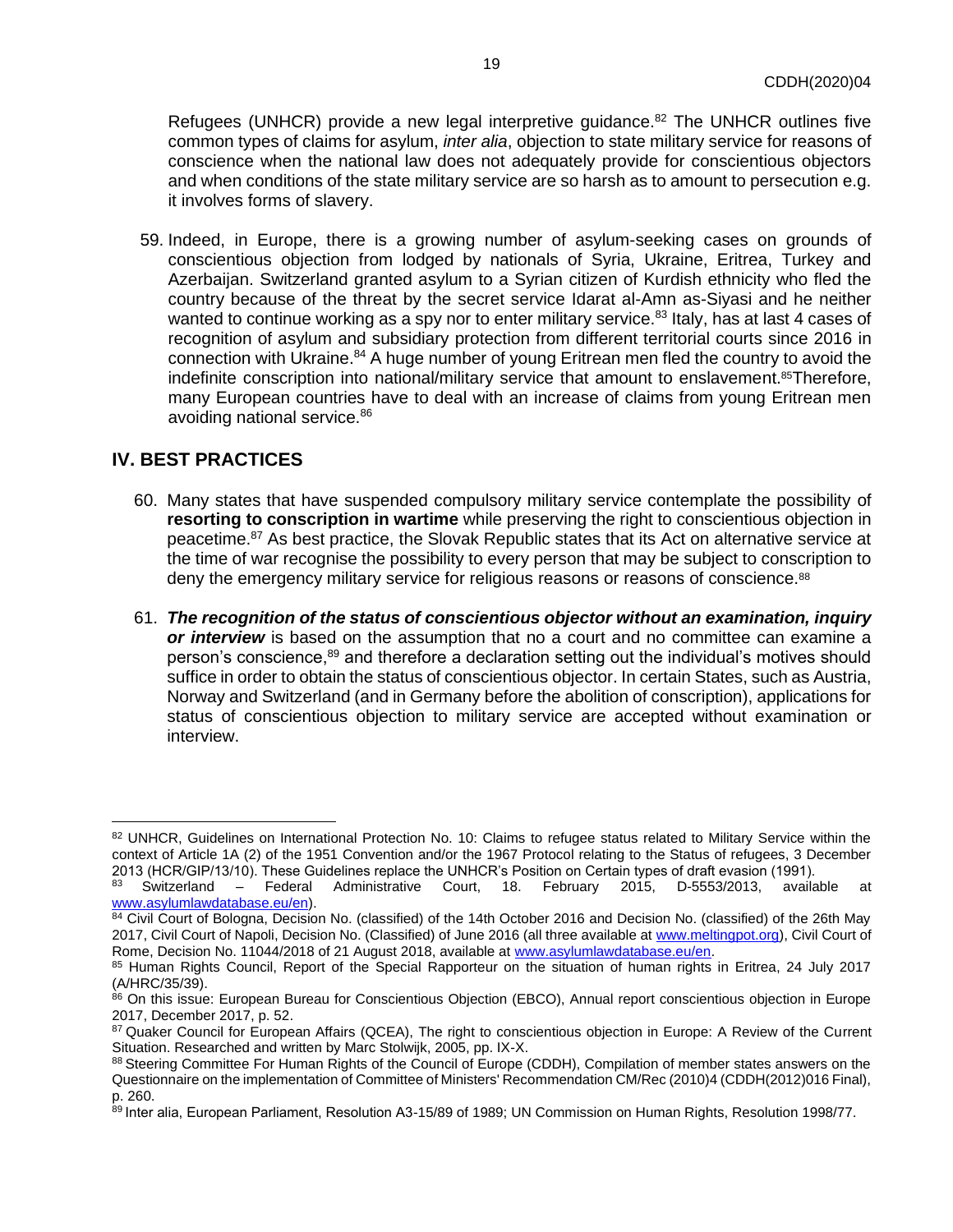- 62. The *availability of information on alternative service*, including information about the right to conscientious objection to military service, and the means of acquiring conscientious objector status, widely available to all persons affected by military service is a practice gaining traction. In Austria, all the necessary forms for applying for recognition as a conscientious objector could be found on the governmental website regarding obligatory military service. In addition, in this country a voluntary year in a non-for-profit organisation (even abroad) can substitute the period of alternative service.
- 63. In Denmark, Estonia and in the Republic of Moldova the *normal durations of military and alternative service had been made equal*.
- 64. At the European level, the Parliamentary Assembly of the Council of Europe,<sup>90</sup> the Committee of Ministers of the Council of Europe<sup>91</sup> and the European Parliament<sup>92</sup> have all recommended that legislation include the *right to be registered as a conscientious objector before, during or after conscription or performance of military service***.**
- 65. In Switzerland, Article 19 of the Law on civilian service allows applicants to file a request for admission to civilian service at any time. In Norway, there are no time limits to apply for conscientious objector status and all duties involving the bearing of arms are suspended until the decision on the application from a serving conscript for recognition as a conscientious objector which must be made within four weeks.<sup>93</sup> In Finland, section 13 of the Non-Military Service Act (2007) requires applications to be processed without delay and the status of reservist objectors is recognised from the moment when their application is received.<sup>94</sup> In the Russian Federation, applications for permission to perform alternative civilian service are examined within a month of the deadline for its submission. This time limit may be extended by a month if the commission requests additional documents. A judicial appeal may be filed against a refusal of the call-up commission to permit alternative civilian service. In such cases, implementation of the decision is stayed until the court makes a final decision (Alternative Civilian Service Act, sect. 15).
- 66. The Parliamentary Assembly of the Council of Europe<sup>95</sup> and the Committee of Ministers<sup>96</sup> recommended that *professional members of the armed forces* be able to leave the armed forces for reasons of conscience. Specific procedures for the recognition of conscientious objection of member of professional armed forces are available in Germany and in the United Kingdom, even if in this last country official and public information are not easy to obtain. Also, it results that in Netherlands it is recognised, even if it not clear if specific procedures are available. <sup>97</sup>In 2018 in Germany, official figures said that 127 requests for discharge on grounds of conscience were accepted: 41 basic soldiers, 63 non-commissioned officers and 23 officers. The acceptance rate of requests is 60-70%.

<span id="page-19-0"></span><sup>90</sup> Recommendation 1518(2001), para. 5.1.

 $91$  Recommendation CM/Rec (2010)4, para. 40 and recommendation No. R (87) 8, paras. 4 and 8.

<sup>92</sup> Resolution on Respect for Human Rights in the European Community [\(http://aei.pitt.edu/ 5756/1/5756.pdf\)](http://aei.pitt.edu/5756/1/5756.pdf), para. 49.

<sup>93</sup> UN OHCHR, Conscientious Objection to Military Service, HR/PUB/12/1, p. 53.

<sup>94</sup> European Bureau for Conscientious Objection (EBCO), Annual Report Conscientious objection in Europe 2018, April 2019, p. 18.

<sup>95</sup> Recommendation 1518 (2001).

<sup>96</sup> Recommendation CM/Rec(2010)4.

<sup>97</sup> The Law on Conscientious Objection applies to both conscripts and contract soldiers. According to Article 3, reasons of conscientious objection by both conscripts and the military may be considered by the Ministry of Defence as deep and profound (source: Quaker Council for European Affairs (QCEA), The right to conscientious objection in Europe: A Review of the Current Situation, 2005, p. 50).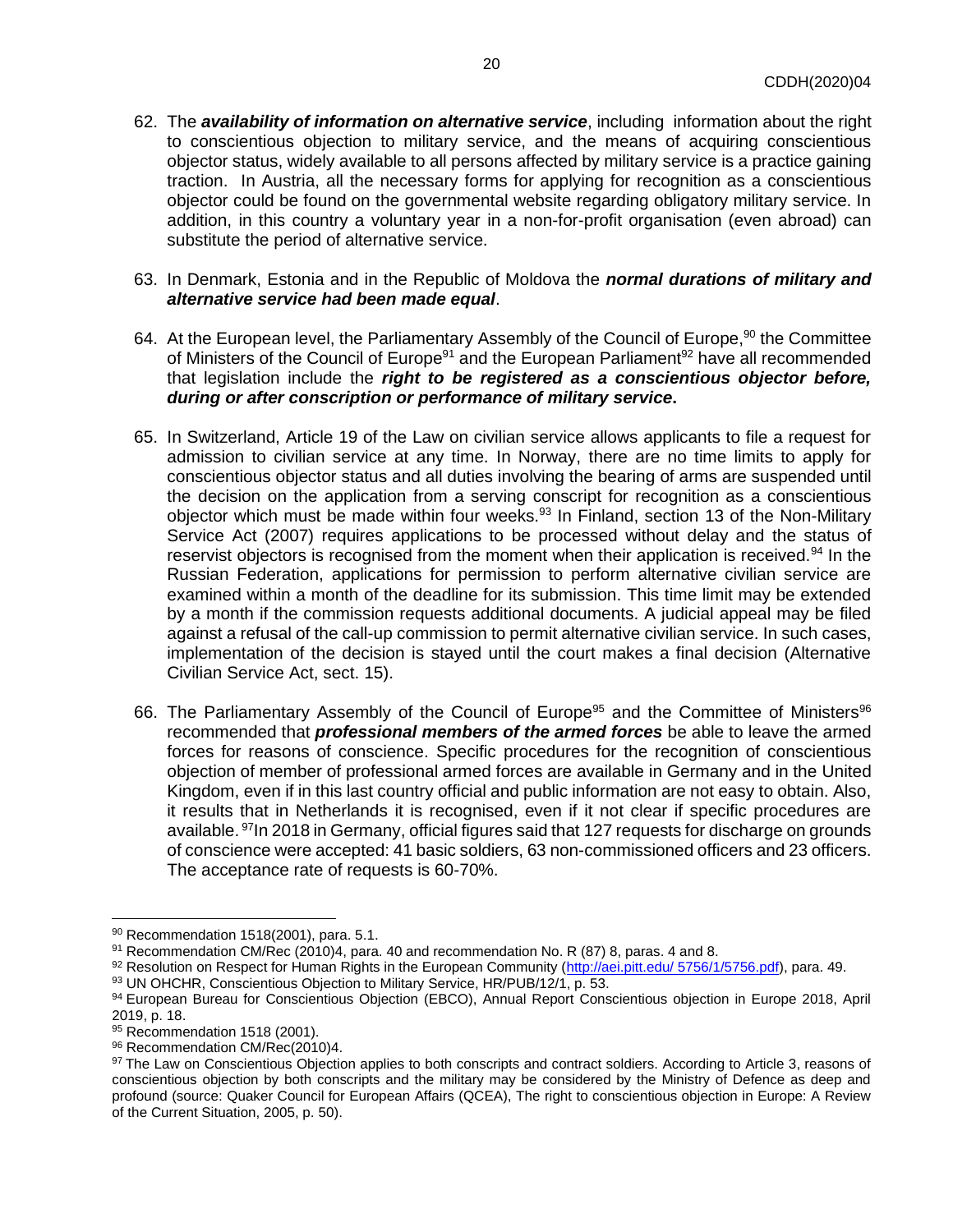# **V. CONCLUDING REMARKS**

- 67. It has been nineteen years from the last PACE recommendation on the right to conscientious objection to military service<sup>98</sup> and ten years from the last CM recommendation that has mentioned it.<sup>99</sup> The issue should require more attention in the European political agenda.
- 68. It is suggested that a new detailed recommendation by the Committee of Ministers to member States on the *de jure* recognition and *de facto* implementation of the right could be useful to raise awareness on the topic again. It could be accompanied by some best practices and a compilation of criteria on the procedures for obtaining the status of conscientious objector to military service in accordance with human rights standards.
- 69. This compilation can be based on the list prepared by the UN OHCHR in its 2019 report on this topic (A/HRC/41/23). Therefore, inter alia, it could include the following criteria:
	- (i) Availability of information
	- (ii) Cost-free access to application procedures
	- (iii) Availability of the application procedure to all persons affected by military service
	- (iv) Non-discrimination on the basis of the grounds for conscientious objection and between groups
	- (v) No time limit on applications
	- (vi) Availability of the legal provision also in wartime
	- (vii) Independence and impartiality of the decision-making process and right to appeal
	- (viii) Compatibility of alternative service with the reasons for conscientious objection
	- (ix) Non-punitive conditions and duration of alternative service
	- (x) Freedom of expression for conscientious objectors and those supporting them.
- 70. Moreover, this recommendation should mention some problems going beyond the item of conscientious objection to compulsory military service:
	- (i) The non-execution of judgements of the ECtHR regarding the right to conscientious objection,
	- (ii) Professional and voluntary members that develop conscientious objection after joining the armed forces,

<sup>98</sup> PACE, Recommendation 1518 (2001), Exercise of the right of conscientious objection to military service in Council of Europe member states.

<sup>99</sup> CM, Recommendation CM Rec (2010) 4, Human Rights of members of the armed forces.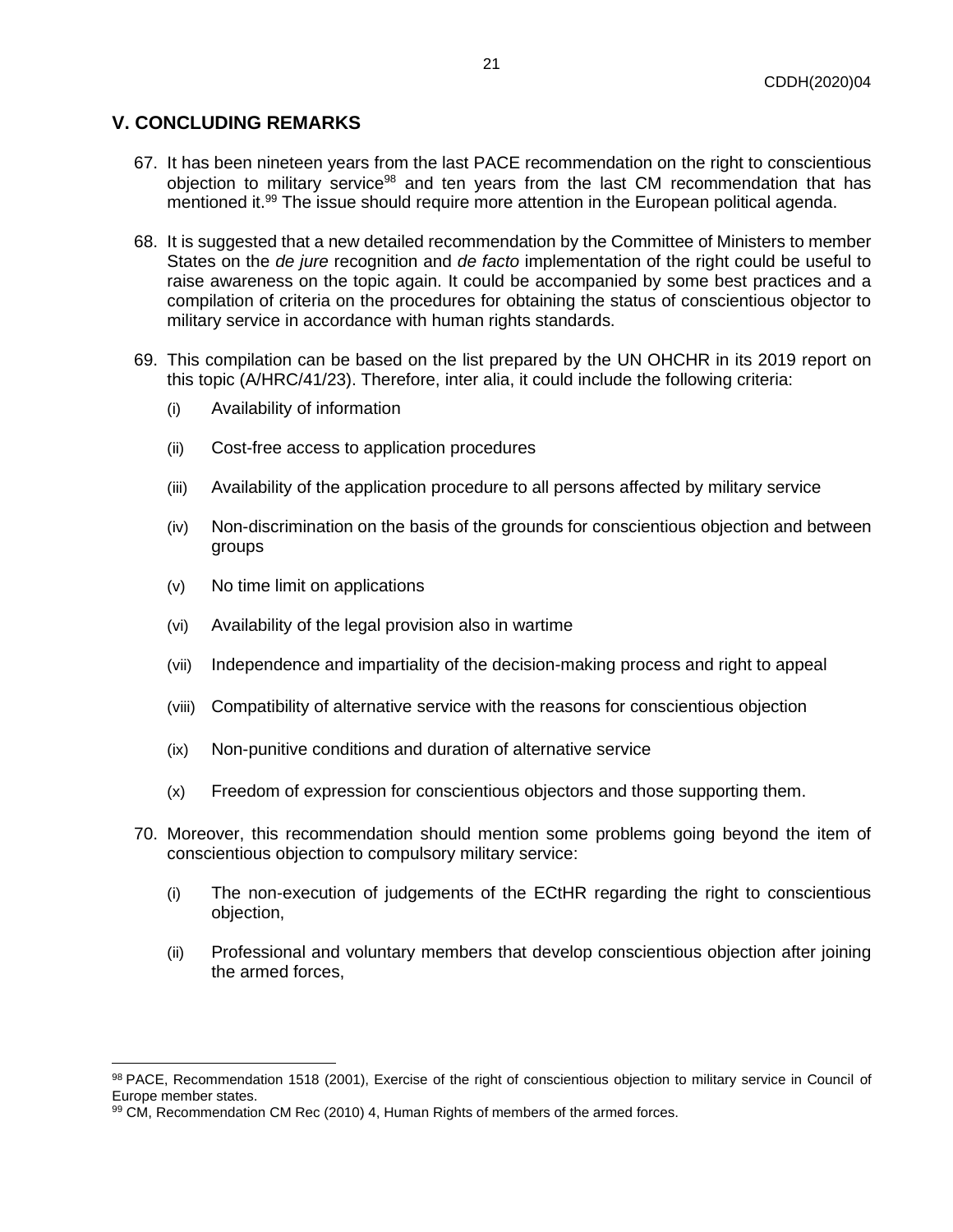- (iii) Conscientious objectors as asylum-seekers fleeing countries where the right is not recognised or is not implemented in line with International and European standards.
- 71. As it has been done in the case of the CM Recommendation on Human rights and armed forces of 2010, an in-depth questionnaire on national provisions and figures is essential to obtain a worthy picture on the current situation on the matter. The questionnaire could include specific questions for countries where the military service is compulsory and other questions for the other Council of Europe member states.
- 72. Firstly, about questions for countries where military service is compulsory, some figures (related to more years) that could be useful are:
	- (i) No. of conscripts and percentage on the youth cohort and on members of armed forces.
	- (ii) No. of claim for conscientious objection and on which grounds (religious, pacifist, political and other beliefs) and percentage in relation to the relative no. of conscripts.
	- (iii) No. and percentage of accepted and denied claims and raisons of denied.
	- (iv) No. of conscientious objectors that have performed the alternative service, and sector in which the alternative service has been performed.
	- (v) No and percentage of reservists that claim for conscientious objection.
- 73. Moreover, questions should regard national provisions and procedures for obtaining the status of conscientious objector to military service and the related alternative service. Those questions could regard the following aspects: gender and age of the call-up, different legal provision in peace time and war time; type of military service (only compulsory, mix of voluntary and compulsory, ballot and so on), type of procedure to obtain the status (no procedure, application form, interview etc), composition of the decision body, responsibility for the application procedure (Ministry of Defense, Ministry of Justice and so on), timing for the application (before the call-up, before and during the service...), availability of information, economic and social treatment of conscientious objectors and a comparison with coscripts, type of alternative service and comparative length with the different type of military service, compulsory periodical military training after the military service and conscientious objection for reservists.
- 74. Secondly, about questions for the other Council of Europe member states, some relevant topics could be:
	- (i) Abolition or suspension of conscription and legal provision in wartime.
	- (ii) Available procedures for conscription of professional members of the armed forces: type of procedure (no inquiry procedure, application form, interview etc), composition of the decision body, responsibility for the application procedure (Ministry of Defense, Ministry of Justice and so on), economic treatment of the conscientious objectors.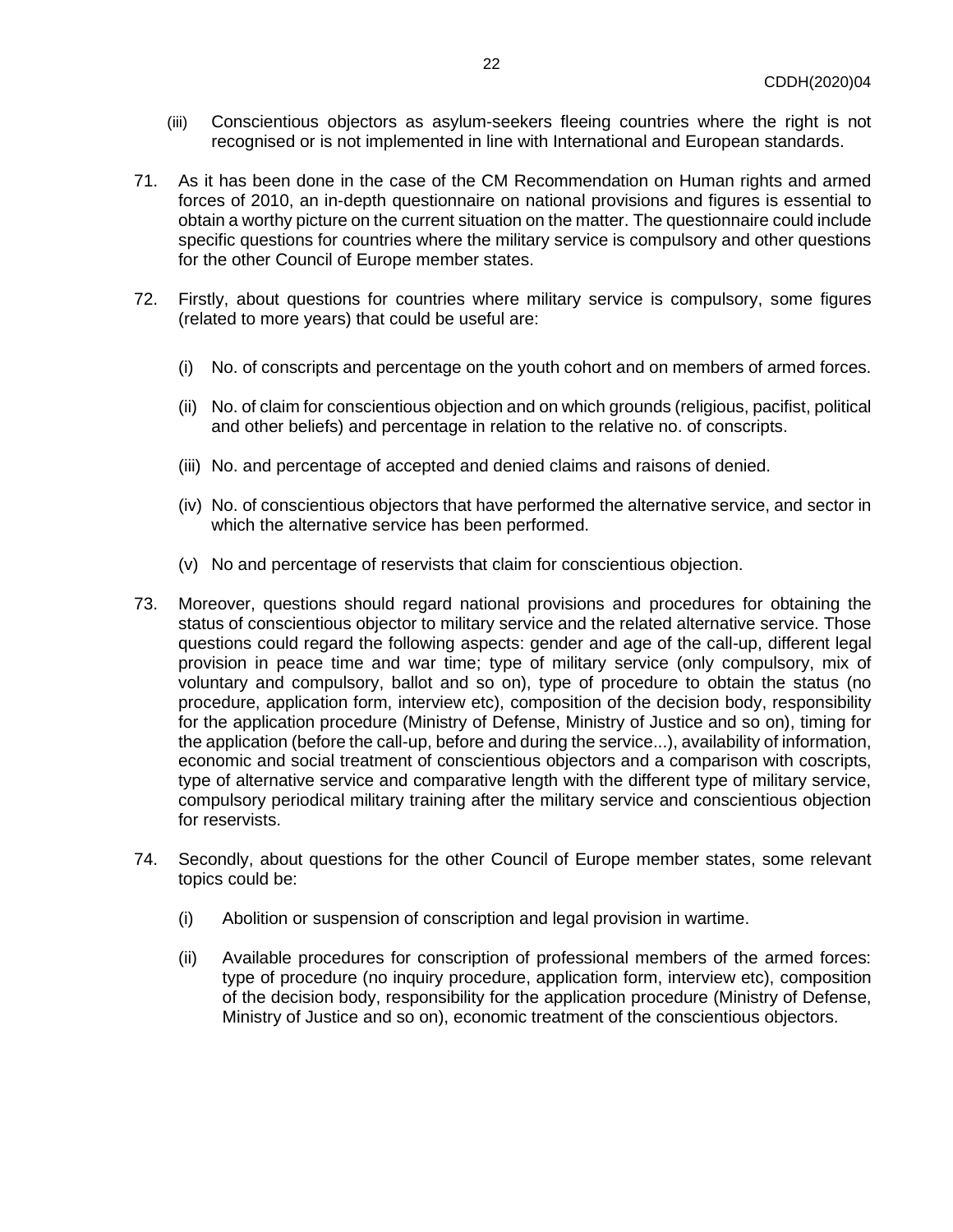- (iii) Cases of claims for refugee status and humanitarian protection of conscientious objectors or deserter compelled to leave their country of origin because they fear persecution owing to their refusal to perform military service or for their human rights activism in favour of conscientious objectors.
- (iv) Future project to reintroduce compulsory military service or other kind of military training.
- 75. The Council of Europe could moreover consider providing technical guidance and legal assessment for parliamentary members, governments and lawmakers that would like to improve their legislation in line with international standards and or the possible new CM recommendation. The technical guidance could be based on a booklet on the matter comprising best practices; or can be activated upon specific request of the Council of Europe member state and it can take the form of legal assessment on a draft law or similar.

\* \* \*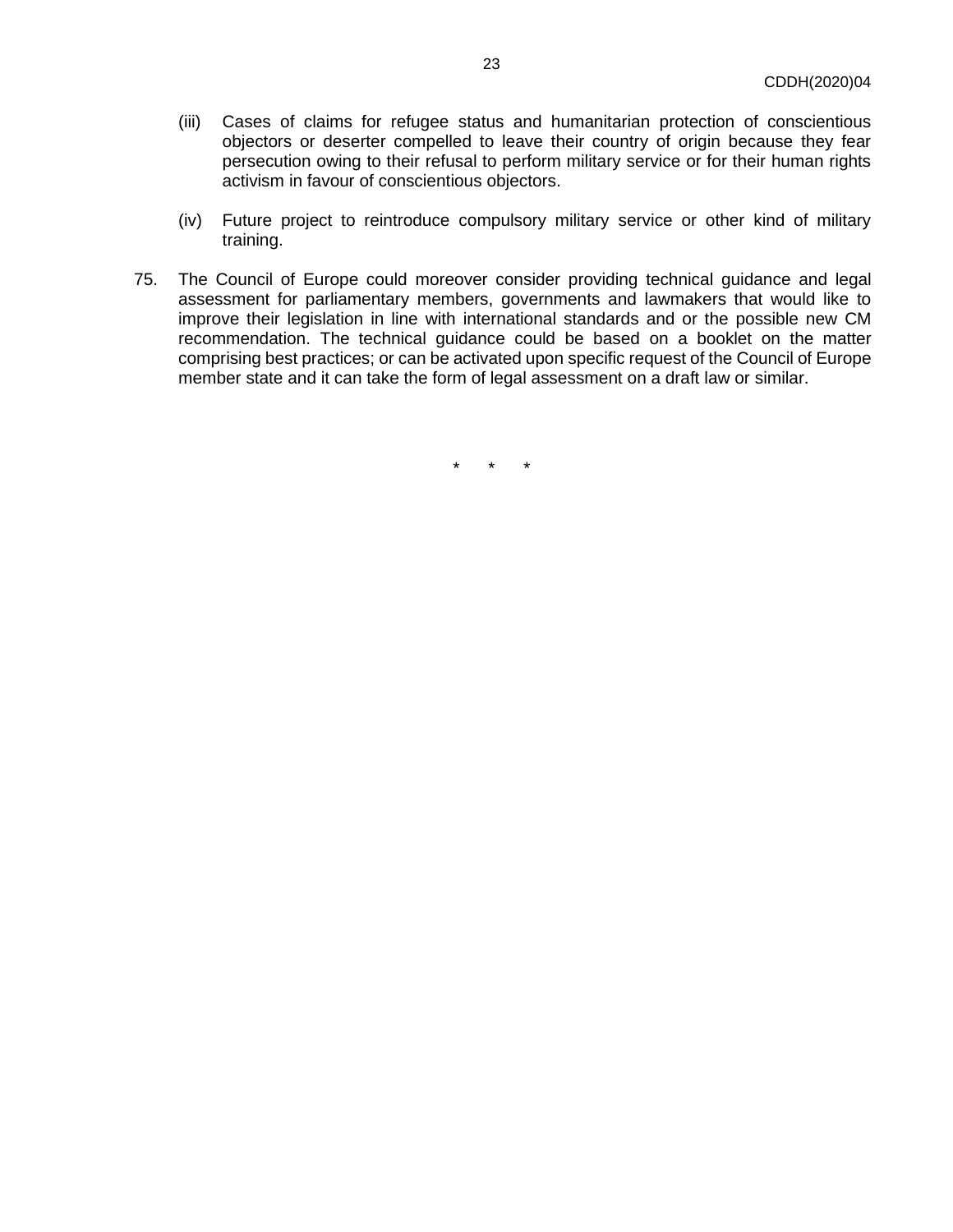# <span id="page-23-1"></span>Appendix 1

# **Timing of recognition of conscientious objection**

<span id="page-23-0"></span>Year and act of first recognition of the right to conscientious objection and of abolition/suspension of the compulsory military service

| <b>CoE Member states</b><br>(Alphabetical order) | Year of recognition of the right to<br>conscientious objection<br>(first act)                                                          | Year of abolition/suspension of<br>the compulsory military service |
|--------------------------------------------------|----------------------------------------------------------------------------------------------------------------------------------------|--------------------------------------------------------------------|
| <b>Albania</b>                                   | 1998 Constitution, art. 166                                                                                                            | January 2010                                                       |
| <b>Andorra</b>                                   |                                                                                                                                        | No standing army                                                   |
| <b>Armenia</b>                                   | 2003 Alternative service act                                                                                                           | Compulsory military service                                        |
| <b>Austria</b>                                   | 1955 National service act                                                                                                              | Compulsory military service                                        |
| Azerbaijan                                       | 1995 Constitution, art. 76                                                                                                             | Compulsory military service                                        |
| <b>Belgium</b>                                   | 1962 Law on Conscription                                                                                                               | February 1995                                                      |
| <b>Bosnia and</b><br>Herzegovina                 | 1996 Defence act                                                                                                                       | December 2005                                                      |
| <b>Bulgaria</b>                                  | 1991 Constitution art. 59.2                                                                                                            | 2007                                                               |
| <b>Croatia</b>                                   | 1990 Constitution art. 47.2                                                                                                            | January 2008                                                       |
| <b>Cyprus</b>                                    | 1992 National guard act. 2/1992                                                                                                        | Compulsory military service                                        |
| <b>Czech Republic</b>                            | 1992 Civilian Service act 18/1992 of<br>Czechoslovakia                                                                                 | December 2004                                                      |
| <b>Denmark</b>                                   | 1917 Alternative service act                                                                                                           | Compulsory military service                                        |
| <b>Estonia</b>                                   | 1991 Constitution art. 124                                                                                                             | Compulsory military service                                        |
| <b>Finland</b>                                   | 1931 Alternative service Act                                                                                                           | Compulsory military service                                        |
| <b>France</b>                                    | 1963 Act No. 1255/63                                                                                                                   | 2001                                                               |
| Georgia                                          | 1992 Military service act, art. 12                                                                                                     | 2016 (reintroduced in February 2017)                               |
| <b>Germany</b>                                   | 1949 Basic law of the Federal Republic of<br>Germany art. 4 - The first provision in the<br>German Democratic Republic dated from 1964 | <b>July 2011</b>                                                   |
| <b>Greece</b>                                    | 1997 Act. no. 2510/97                                                                                                                  | Compulsory military service                                        |
| <b>Hungary</b>                                   | 1989 Constitution art. 70                                                                                                              | <b>July 2005</b>                                                   |
| <b>Iceland</b>                                   |                                                                                                                                        | No standing army                                                   |
| <b>Ireland</b>                                   |                                                                                                                                        | Never applied Compulsory military service                          |
| <b>Italy</b>                                     | 1972 Act. 772/1972                                                                                                                     | December 2004                                                      |
| Latvia                                           | 1990 Law on Substitute of the Latvian Soviet<br><b>Socialist Republic</b>                                                              | 2007                                                               |
| Liechtenstein                                    |                                                                                                                                        | No standing army                                                   |
| Lithuania                                        | 1990 Law on Substitute of the Lithuanian<br>Soviet Socialist Republic                                                                  | 2009 (reintroduced in March 2015)                                  |
| Luxembourg                                       |                                                                                                                                        | No standing army                                                   |
| <b>Malta</b>                                     |                                                                                                                                        | Never applied Compulsory military service                          |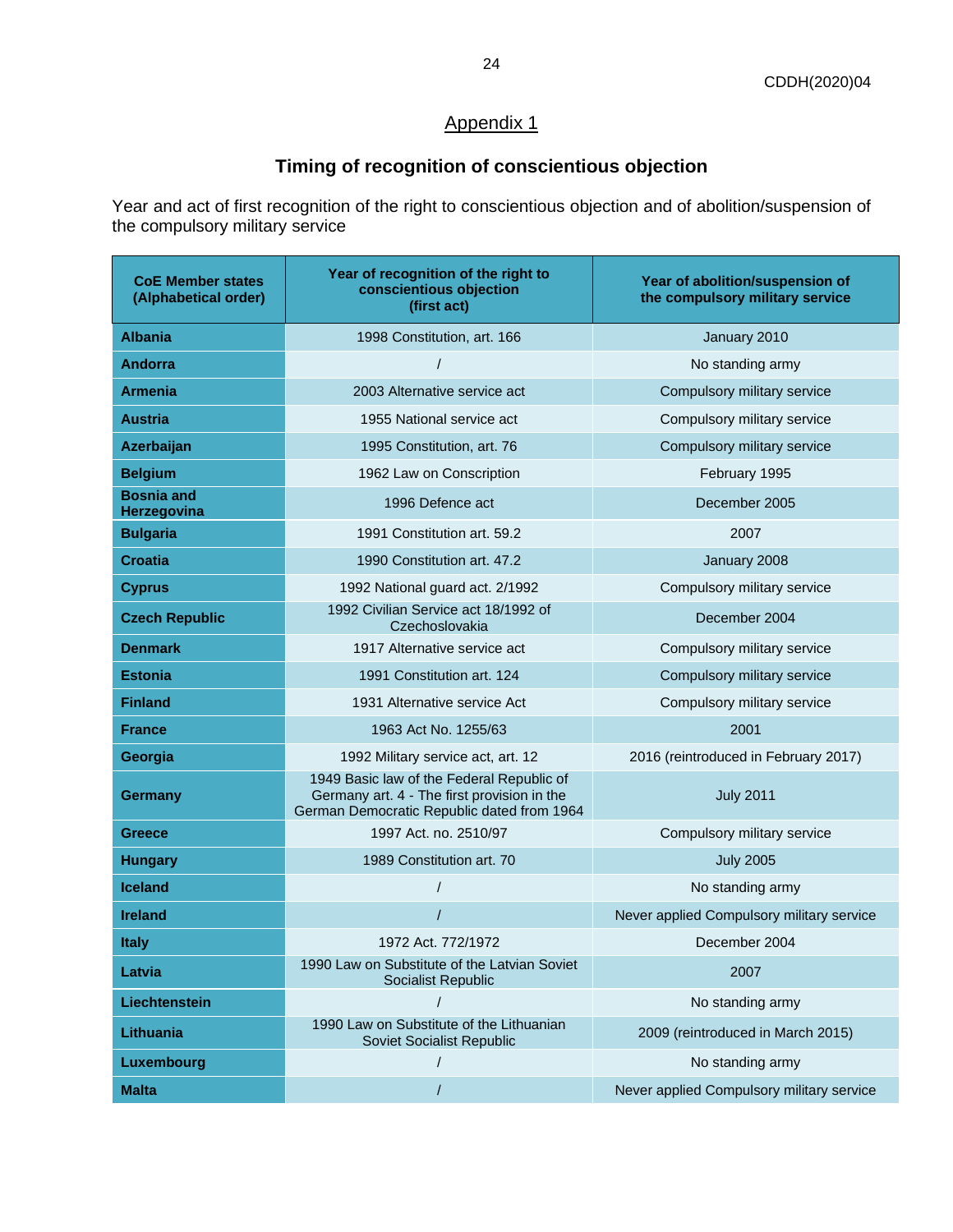| <b>Monaco</b>              |                                                        | No standing army                         |
|----------------------------|--------------------------------------------------------|------------------------------------------|
| <b>Montenegro</b>          | 1992 Constitution art. 58 of Serbia and<br>Montenegro  | <b>July 2006</b>                         |
| <b>Netherlands</b>         | 1922 Constitutional amendment                          | 1996                                     |
| <b>North Macedonia</b>     | 2001 Defence act art. 8                                | 2007                                     |
| <b>Norway</b>              | 1922 Civilian Conscript workers act                    | Compulsory military service              |
| <b>Poland</b>              | 1988 Constitution art. 85                              | October 2009                             |
| Portugal                   | 1976 Constitution art. 41                              | December 2004                            |
| <b>Republic of Moldova</b> | 1992 Alternative Service act no. 633/91                | Compulsory military service              |
| <b>Romania</b>             | 1996 Act no. 46/1996 art. 4                            | December 2006                            |
| <b>Russian Federation</b>  | 1993 Constitution art. 59.3                            | Compulsory military service              |
| <b>San Marino</b>          |                                                        | No standing army                         |
| <b>Serbia</b>              | 1992 Constitution art. 58 of Serbia and<br>Montenegro  | January 2011                             |
| <b>Slovak Republic</b>     | 1992 Civilian Service act 18/1992 of<br>Czechoslovakia | 2004                                     |
| <b>Slovenia</b>            | 1992 Constitution art. 123.2                           | September 2003                           |
| <b>Spain</b>               | 1978 art. 30.2                                         | December 2001                            |
| <b>Sweden</b>              | 1920 Alternative service schemes act                   | July 2010 (reintroduced in January 2018) |
| <b>Switzerland</b>         | 1996 Civilian Service act                              | Compulsory military service              |
| <b>Turkey</b>              | no recognition                                         | Compulsory military service              |
| <b>Ukraine</b>             | 1996 Constitution art. 35.3                            | 2012 (reintroduced in May 2014)          |
| <b>United Kingdom</b>      | 1916 Military service act                              | 1963                                     |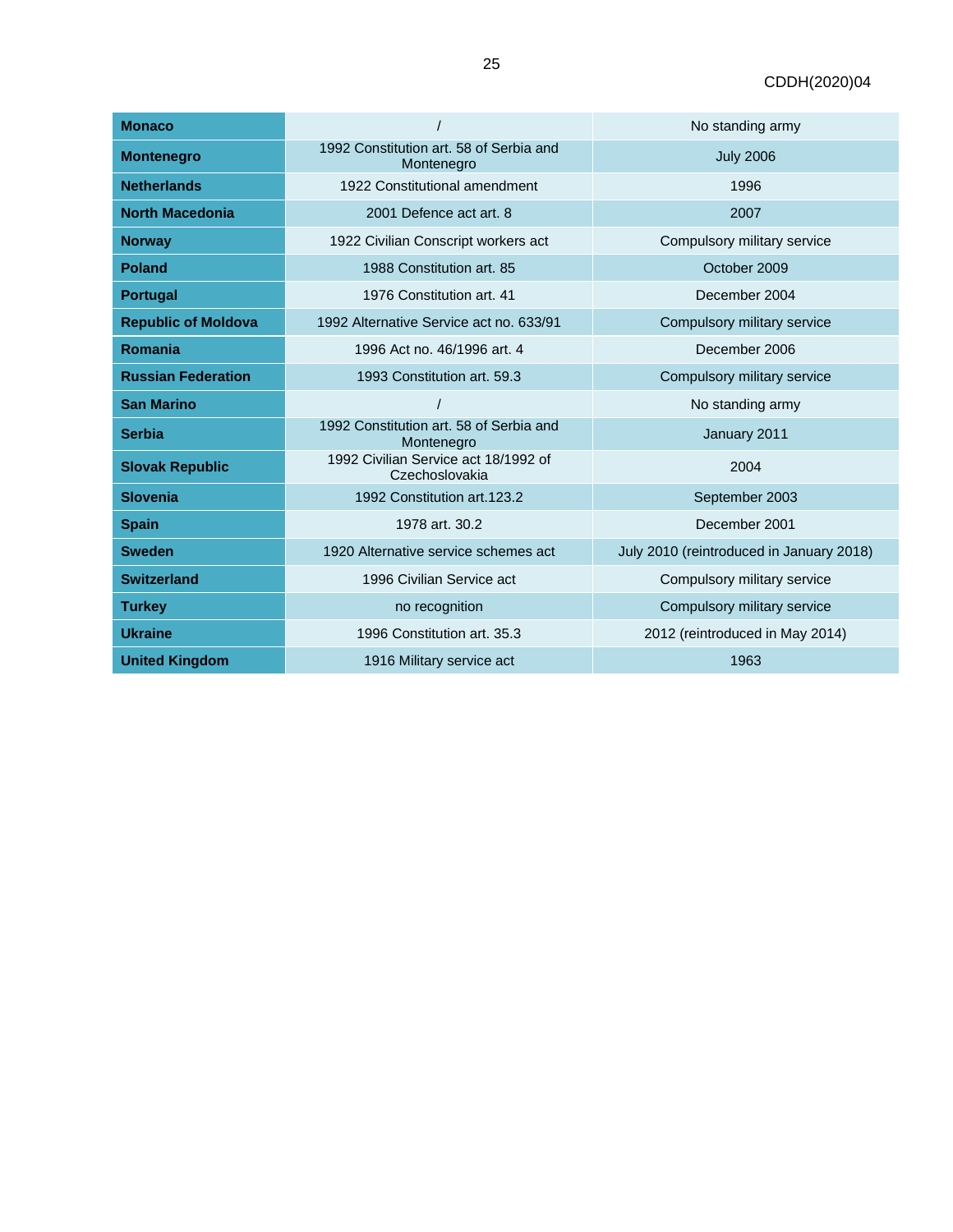#### CDDH(2020)04

# <span id="page-25-1"></span>Appendix 2

# **Essential soft law and jurisprudence**

<span id="page-25-0"></span>*Note: this soft law and jurisprudence regard Council of Europe member states. This said, some documents of other countries, or documents not related to a specific country, are also quoted if relevant.*

# *United Nations - Office of the High Commissioner for Human Rights (UN OHCHR)*

Reports on conscientious objection

A/HRC/41/23 (2019) A/HRC/35/4 (2017) A/HRC/23/22 (2013) A/HRC/9/24 (2008) A/HRC/4/67 (2007) E/CN.4/2006/51 (2006) E/CN.4/2004/55 (2004)

#### Other reports

Report on Youth and Human Rights A/HRC/39/33, June 2018.

## *United Nations - Human Rights Committee*

General Comment n. 22 (48) (art. 18) of 27 September of 1993 (CCPR/C/21/Rev.1/Add.4) Concluding Observations

Concluding observations on the fourth periodic report of Azerbaijan, November 2016 Concluding observations on the fifth periodic report of Austria CCPR/C/AUT/CO/5, December 2015 Concluding observations on the second periodic report of Greece CCPR/C/GRC/CO/2, December 2015

Concluding observations on the second periodic report of Kyrgyzstan CCPR/C/KGZ/CO/2, April 2014

### Views adopted

No. 2268/2013, Danatar Durdyyev v. Turkmenistan, Views adopted on 17 October 2018 [No. 2220/2012,](http://www.undocs.org/CCPR/C/117/D/2220/2012) Aminov v. Turkmenistan, Views adopted on 14 July 2016 [No. 2224/2012,](http://www.undocs.org/CCPR/C/117/D/2224/2012) Matyakubov v. Turkmenistan, Views adopted on 14 July 2016 [No. 2227/2012,](http://www.undocs.org/CCPR/C/117/D/2227/2012) Yegendurdyyew v. Turkmenistan, Views adopted on 14 July 2016 [No. 2219/2012,](http://www.undocs.org/CCPR/C/117/D/2219/2012) Nasyrlayev v. Turkmenistan, Views adopted on 15 July 2016 [No. 2225/2012,](http://www.undocs.org/CCPR/C/117/D/2225/2012) Nurjanov v. Turkmenistan, Views adopted on 15 July 2016 [No. 2226/2012,](http://www.undocs.org/CCPR/C/117/D/2226/2012) Uchetov v. Turkmenistan, Views adopted on 15 July 2016 [No. 2218/2012,](http://www.undocs.org/CCPR/C/113/D/2218/2012) Abdullayev v. Turkmenistan, Views adopted on 25 March 2015 [No. 2221/2012,](http://www.undocs.org/CCPR/C/115/D/2221/2012) Mahmud Hudaybergenov v. Turkmenistan, Views adopted on 29 October 2015 [No. 2222/2012,](http://www.undocs.org/CCPR/C/115/D/2222/2012) Ahmet Hudaybergenov v. Turkmenistan, Views adopted on 29 October 2015 [No. 2223/2012,](http://www.undocs.org/CCPR/C/115/D/2223/2012) Japparow v. Turkmenistan, Views adopted on 29 October 2015 [No. 2179/2012,](http://www.undocs.org/CCPR/C/112/D/2179/2012) Young-kwan Kim et al. v. Republic of Korea, Views adopted on 15 October 2014 [No. 1786/2008,](http://www.undocs.org/CCPR/C/106/D/1786/2008) Jong-nam Kim et al. v. Republic of Korea, Views adopted on 25 October 2012 [Nos. 1853-1854/2008,](http://www.undocs.org/CCPR/C/104/D/1853-1854/2008) Atasoy and Sarkut v. Turkey, Views adopted on 29 March 2012 [Nos. 1642-1741/2007,](http://www.undocs.org/CCPR/C/101/D/1642-1741/2007) Jeong et al. v. Republic of Korea, Views adopted on 24 March 2011 [Nos. 1593-1603/2007,](http://www.undocs.org/CCPR/C/98/D/1593-1603/2007) Jung et al. v. Republic of Korea, Views adopted on 23 March 2010 [Nos. 1321-1322/2004,](http://www.undocs.org/CCPR/C/88/D/1321-1322/2004) Yoon and Choi v. Republic of Korea, Views adopted on 3 November 2006

#### *United Nations - Human Rights Commission*

Resolutions (adopted without a vote)

E/CN.4/RES/2004/35 (2004) E/CN.4/RES/2002/45 (2002) E/CN.4/RES/2000/34 (2000) E/CN.4/RES/1998/77 (1998)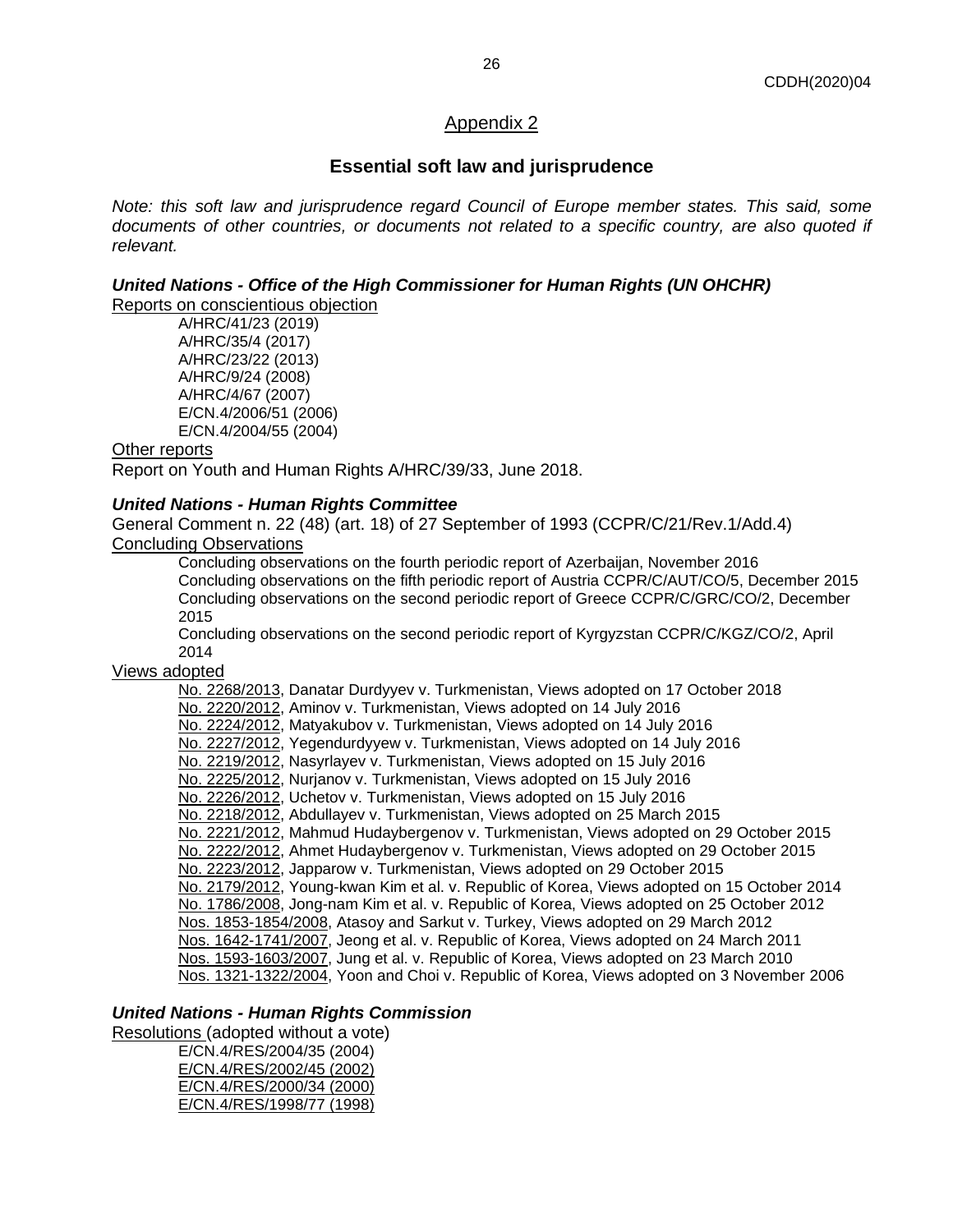E/CN.4/RES/1995/83 (1995) E/CN.4/RES/1993/84 (1993) E/CN.4/RES/1991/65 (1991) E/CN.4/RES/1989/59 (1989)

# *United Nations - Human Rights Council*

Resolutions (adopted without a vote) A/HRC/RES/36/18 (2017) A/HRC/RES/24/17 (2013) A/HRC/RES/20/02 (2012)

# *United Nations - Special rapporteur on freedom of religion and beliefs*

- Communication no. OL 3/2019 Greece, July 2019
- Report on the Country visit to Cyprus A/HRC/22/51/Add.1, 2012
- Rapporteur's Digest on Freedom of Religion or Belief Excerpts of the Reports from 1986 to 2011 by the Special Rapporteur on Freedom of Religion or Belief Arranged by Topics of the Framework for Communications, 2012
- Annual report to the Human Rights Council A/HRC/6/5, July 2007
- Summary of cases transmitted to Governments and replies received E/CN.4/2006/5/Add.1, March 2006
- Report on the Country visit to Greece A/51/542/Add.1, 1996
- Annual Report to the Commission on Human Rights E/CN.4/1992/52, March 1986

## *United Nations - Working group on arbitrary detention*

- Report of the Working Group on Arbitrary Detention, A/HRC/42/39, July 2019
- Report of the Working Group on Arbitrary Detention E/CN.4/2001/14, December 2000

#### Opinions adopted

No. 69/2018 (Republic of Korea) No. 40/2018 (Republic of Korea) No. 43/2017 (Tajikistan) No. 16/2008 (Turkey) No. 8/2008 (Colombia) No. 24/2003 (Israel)

#### *United Nations - Universal Periodic Review*

- Report of the Working Group on the Universal Periodic Review, Finland, A/HRC/36/8, July 2017
- Report of the Working Group on the Universal Periodic Review, Greece, A/HRC/33/7, July 2016

#### *United Nations - Other Human Rights Council subsidiary bodies*

Report of the Special Rapporteur on the situation of human rights in Eritrea, Resolution A/HRC/35/39, 24th July 2017

#### *United Nations High Commissioner for Refugees (UNHCR)*

Guidelines on International Protection No. 10: Claims to refugee status related to Military Service within the context of Article 1A (2) of the 1951 Convention and/or the 1967 Protocol relating to the Status of refugees (HCR/GIP/13/10), December 2013.

# *Council of Europe*

#### **Parliamentary Assembly (PACE)**

Resolution 337 (1967) on the Right of conscientious objection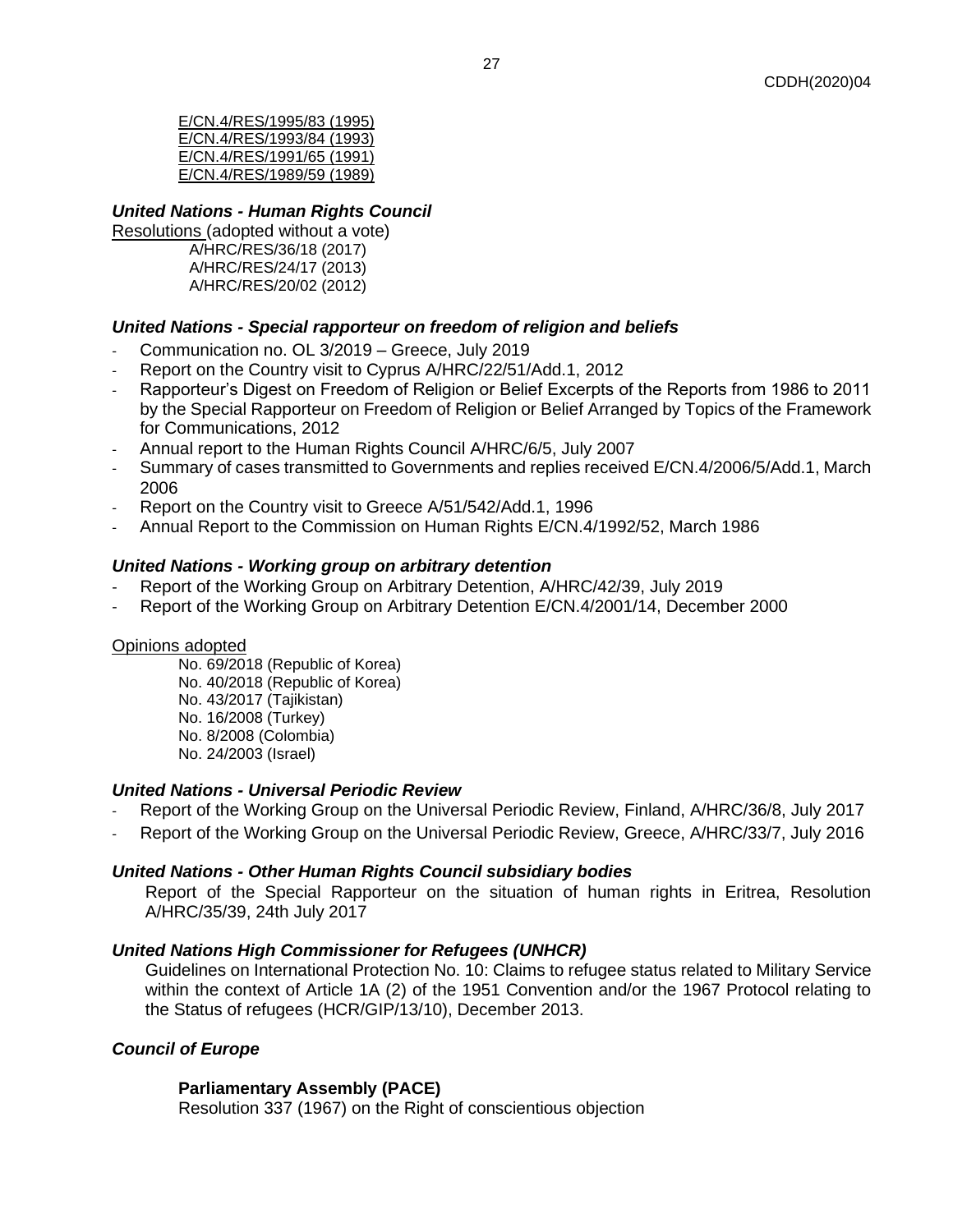Recommendations to the Committee of Ministers

- Recommendation 1742 (2006) on Human rights of members of the armed forces.
- Recommendation 1518 (2001) on the Right of conscientious objection.
- Recommendation 1380 (1998) on the Human rights of conscripts.
- Recommendation 816 (1977) on the Right of conscientious objection.

## **Committee of Ministers (CM) Recommendations**

- Recommendation No. R (87) 8 regarding conscientious objection to compulsory military service
- Recommendation CM/ Rec (2010)4 on Human rights of members of the armed forces

## **European Court of Human Rights**

Jurisprudence on conscientious objection (Articles 3,9,10 of the ECHR)

- Dyagilev v. Russia, application no. 49972/16
- Mushfig Mammadov and οthers v. Azerbaijan, Applications nos. 14604/08, 45823/11, 76127/13 and 41792/15
- Papavasilakis v. Greece, application no. 66899/14
- Aghanyan and others v. Armenia, Applications nos. 58070/12 and other 21;
- Savda v. Turkey (no.2), application no. 2458/12
- Aydan and others v. Armenia, application no. 75604/11
- Buldu and Others v. Turkey, application no. 14017/08
- Feti Demirtaş v. Turkey, application no. 5260/07
- Tarhan v. Turkey, application no. 9078/06
- Savda v. Turkey, application no. 42730/05
- Ercep v. Turkey, application no. 43965/04
- Tsaturyan v. Armenia, application no. 37821/03
- Bukharatyan v. Armenia, application no. 37819/03
- Bayatyan v. Armenia, application no. 23459/03
- Ülke v. Turkey, Application no. [39437/98](https://hudoc.echr.coe.int/eng#{"appno":["39437/98"]})
- Thlimmenos v. Greece, Application no. 34369/97
- Heudens v. Belgium, application no. 24630/94
- Peters v. the Netherlands, application no. 22793/93
- N. v. Sweden, application no. 10410/83
- X. v. Germany, application no. 7705/76
- G.Z. v. Austria, application no. 5591/72
- Grandrath v. Germany, application no. 2299/64

# **European Committee on Social Rights**

Jurisprudence related to conscientious objection (art. 1.2 of the ESC)

- European Organisation of military associations (EUROMIL) against Ireland, complain no. 164/2018.
- Quaker Council for European Affairs (QCEA) Against Greece, Complaint No. 8/2000.

# *European Union*

#### **Parliament resolutions on conscientious objection**

- Resolution A3-15/89, [known as Schmidbauer Resolution], 13 October1989,
- Resolution 1-546/82, [known as Macciocchi Resolution], 7 February 1983.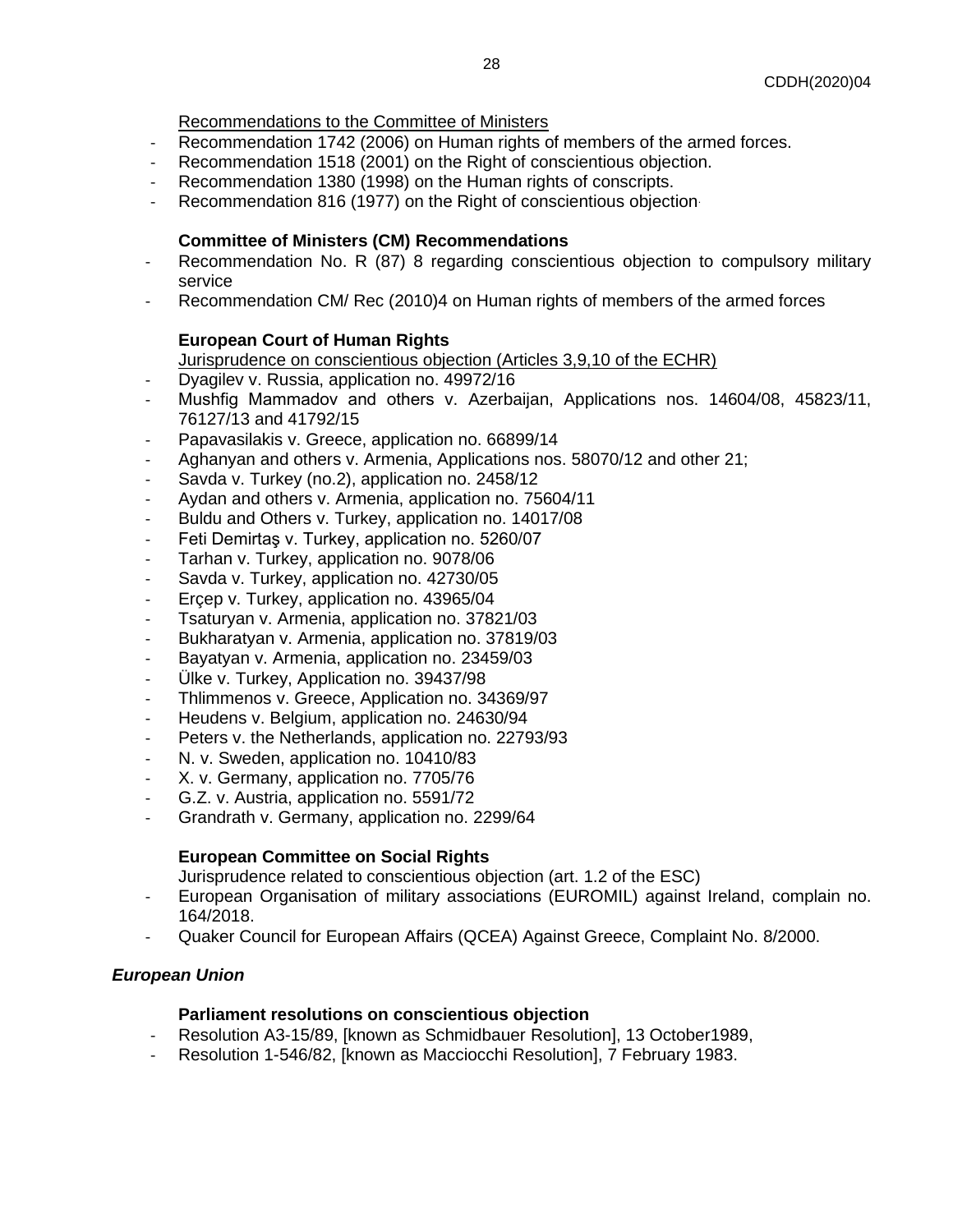#### *European Youth Forum*

Resolution on the right to conscientious objection to military service in Europe, adopted by the European Youth Forum General Assembly, Novi Sad, Serbia, November 2018

## *National jurisprudence*

#### **Germany**

*Verwaltungsgericht* Halle/Saale: Judgement 5 A 621/17 HA of 24 September 2019

#### **Italy**

- Civil Court of Rome, Decision No. 11044/2018 of 21 August 2018
- Civil Court of Bologna, Decision No. (classified) of the 26th May 2017
- Civil Court of Bologna, Decision No. (classified) of the 14th October 2016
- Civil Court of Napoli, Decision No. (Classified) of June 2016

#### **Lithuania**

The Constitutional Court of The Republic of Lithuania, ruling of 4 July 2017, no. kt9-n7/2017 on case No.10/2016

#### **Switzerland**

<span id="page-28-0"></span>Federal Administrative Court, 18. February 2015, D-5553/2013.

\* \* \*